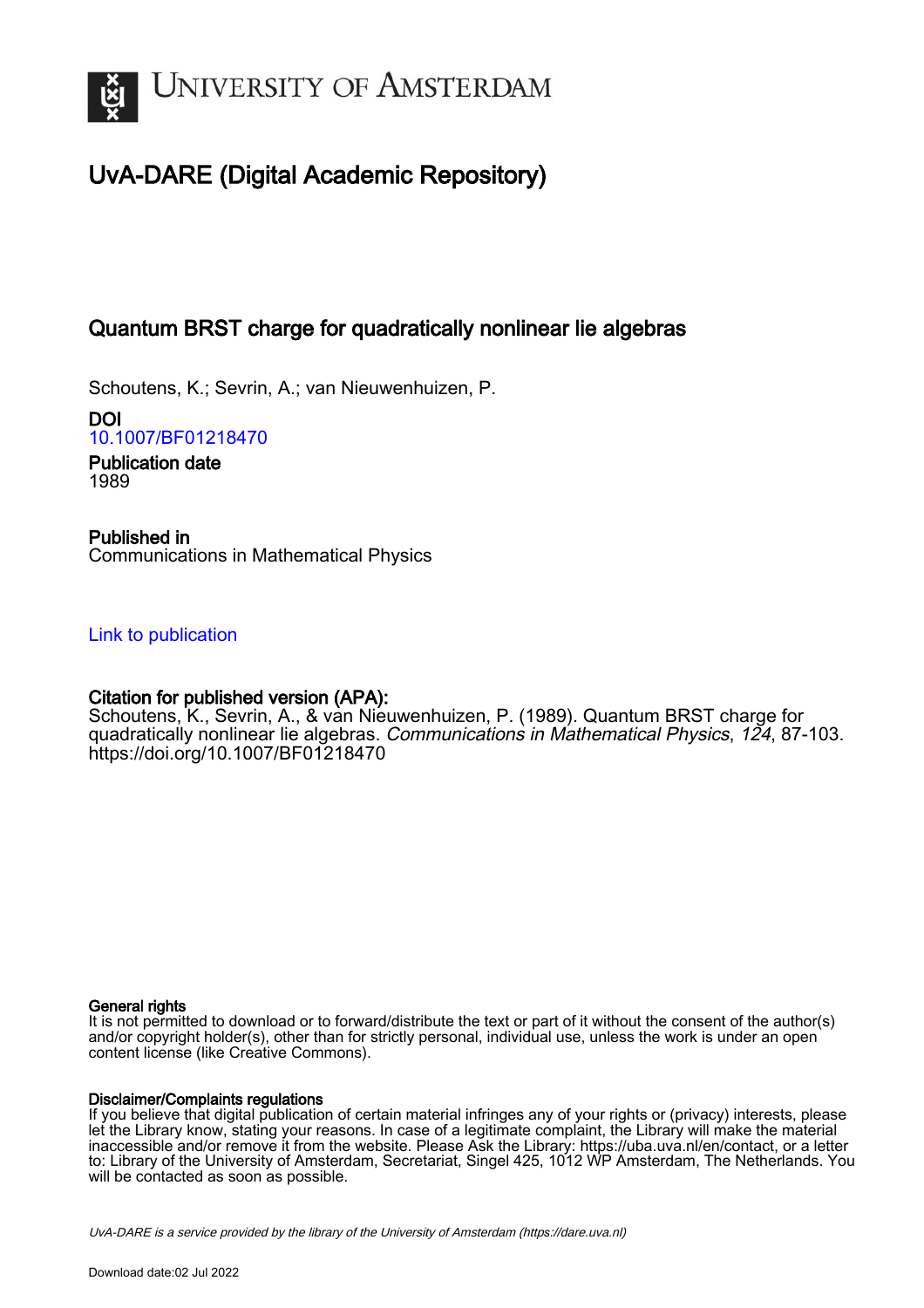### **Quantum BRST Charge for Quadratically Nonlinear Lie Algebras**

K. Schoutens<sup>1</sup>, A. Sevrin<sup>2,3</sup> and P. van Nieuwenhuizen<sup>2</sup>

<sup>1</sup> Institute for Theoretical Physics, University of Utrecht, P.O.B. 80.006, NL-3508 TA Utrecht, The Netherlands

2 Institute for Theoretical Physics, State University of New York at Stony Brook, Stony Brook, New York 11794-3840, USA

<sup>3</sup> Institute for Theoretical Physics, University of Leuven, B-3030 Leuven, Belgium

**Abstract.** We consider the construction of a nilpotent BRST charge for extensions of the Virasoro algebra of the form  ${T_a, T_b} = f_{ab}^{\ c} T_c + V_{ab}^{\text{cd}} T_c T_d$ , (classical algebras in terms of Poisson brackets) and  $[T_a, T_b] = h_{ab}I + f_{ab}{}^cT_c +$  $V_{ab}^{cd}(T_c T_d)$  (quantum algebras in terms of commutator brackets; normal ordering of the product  $(T_c T_d)$  is understood). In both cases we assume that the set of generators  $\{T_a\}$  splits into a set  $\{H_i\}$  generating an ordinary Lie algebra and remaining generators  $\{S_\alpha\}$ , such that only the  $V_{\alpha\beta}^{ij}$  are nonvanishing. In the classical case a nilpotent BRST charge can always be constructed; for the quantum case we derive a condition which is necessary and sufficient for the existence of a nilpotent BRST charge. Non-trivial examples are the spin-3 algebra with central charge  $c = 100$  and the  $so(N)$ -extended superconformal algebras with level  $S = -2(N - 3)$ .

#### **1. Introduction**

Over the past few years it has become clear that conformal field theories in two dimensions play an important role in string theories and in statistical systems at the critical point (a large number of relevant papers can be found in the reprint volume [1]). Each conformal field theory is built from a set of representations of the two-dimensional conformal algebra, which is the product of two copies of the Virasoro algebra. However, in actual models there is often more symmetry than just conformal invariance. In fact, all rational conformal field theories correspond to the Virasoro algebra or some extension of it  $(2, 3]$ ). In general such extended algebras are generated by a finite set of currents of definite conformal dimension. A systematic study of finitely generated conformal algebras was initiated by Zamolodchikov in ref. [4] and has been developed further by many authors.

The extended algebras that turn up in  $d = 2$  conformal field theory are quantum mechanical, i.e. they describe the (anti)commutation relations of operator-valued fields. The classical versions of these algebras, where the bracket is interpreted as a Poisson or Dirac bracket, are relevant in the study of certain hierarchies of completely integrable systems generalizing the KdV-hierarchy [5, 6].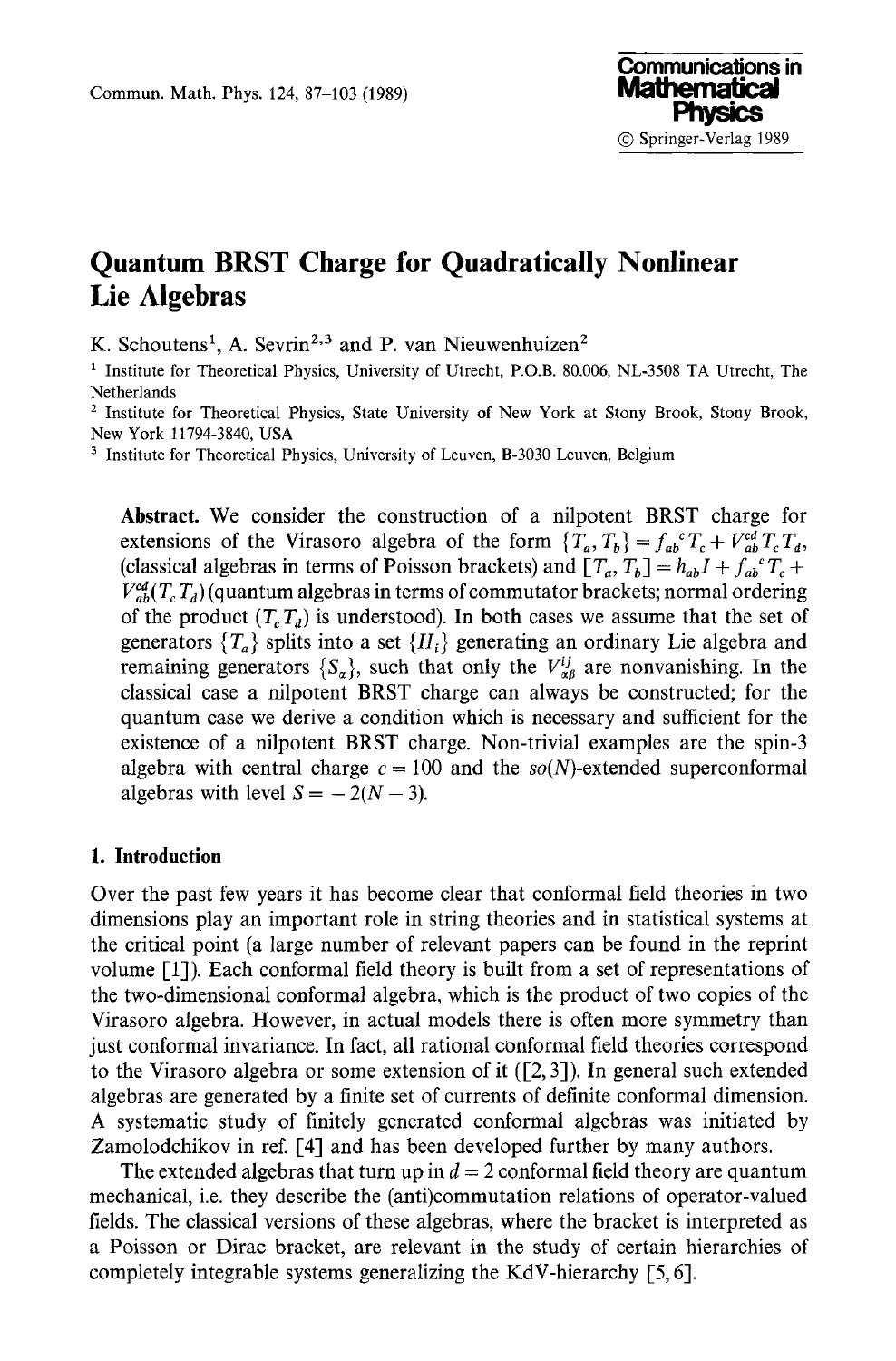In some examples the Fourier modes of the currents of an extended conformal algebra form an ordinary Lie algebra, or Lie superalgebra. The more general case falls outside the scope of ordinary Lie (super)algebras and involves algebras that may be called nonlinear Lie algebras. In such algebras the defining brackets contain, in addition to linear terms, terms that are multilinear in generators (see also [7]). There is a crucial difference between such nonlinear algebras at the classical and the quantum level. In both cases, the Jacobi identities are satisfied, and in both cases central extensions may be present, but at the quantum level one must define a normal-ordering prescription for the nonlinear terms, which we will denote by (). As we shall see, this may result in the non-vanishing of the following expression:

$$
[(AB), C] - (A[B, C]) - (-)^{\sigma(B)\sigma(C)}([A, C]B), \tag{1.1}
$$

where  $\sigma(B) = 0$  or  $+ 1$  if B is commuting or anticommuting, respectively.

In string theories, (extended) conformal (super)algebras play a dual role, because at the classical level the generators are also constraints which the solutions of the field equations must satisfy. At the quantum level the generators correspond to restrictions on the Fock space of states. In the modern approach these restrictions are implemented in a covariant quantization scheme, where for all generators ghost and antighost fields are introduced which are used to construct a nilpotent BRST operator. The physical sector of Fock space consists of nontrivial representations of the cohomology defined by this operator.

The constructions of nilpotent BRST operators for Kac-Moody algebras, Virasoro algebras and for some extended conformal algebras that are Lie (super)algebras have been discussed in the literature [8-10]. In this paper we consider the construction of nilpotent BRST operators for a special class of quadratically nonlinear extensions of the Virasoro algebra.

At the classical level these algebras are defined by a set of generators  $T_a$  which satisfy the following brackets:

$$
\{T_a, T_b\} = f_{ab}^{\ \ c} T_c + V_{ab}^{cd} T_d T_c. \tag{1.2}
$$

We make the assumption that the set of generators can be divided into a set of subalgebra generators  $H_i$  and a remaining set of generators  $S_{\sigma}$ , which satisfy the following brackets

$$
\{H_i, H_j\} = f_{ij}^k H_k,
$$
  
\n
$$
\{H_i, S_\alpha\} = f_{i\alpha}^j H_j + f_{i\alpha}^{\beta} S_\beta,
$$
  
\n
$$
\{S_\alpha, S_\beta\} = f_{\alpha\beta}^{\ \ i} H_i + f_{\alpha\beta}^{\ \gamma} S_\gamma + V_{\alpha\beta}^i H_j \dot{H}_i.
$$
\n(1.3)

No ordering of the last term in (1.3) is needed as the generators commute at the classical level (the bracket may in that case be viewed as a Poisson or Dirac bracket). The Jacobi identities for (1.2), (1.3) read

$$
f_{[ab}{}^b f_{c]d}{}^e = 0,
$$
  

$$
V_{[ab}^{de} f_{c]d}{}^f + V_{[ab}{}^d f_{c]d}{}^e + f_{[ab}{}^d V_{c]d}{}^e = 0.
$$
 (1.4)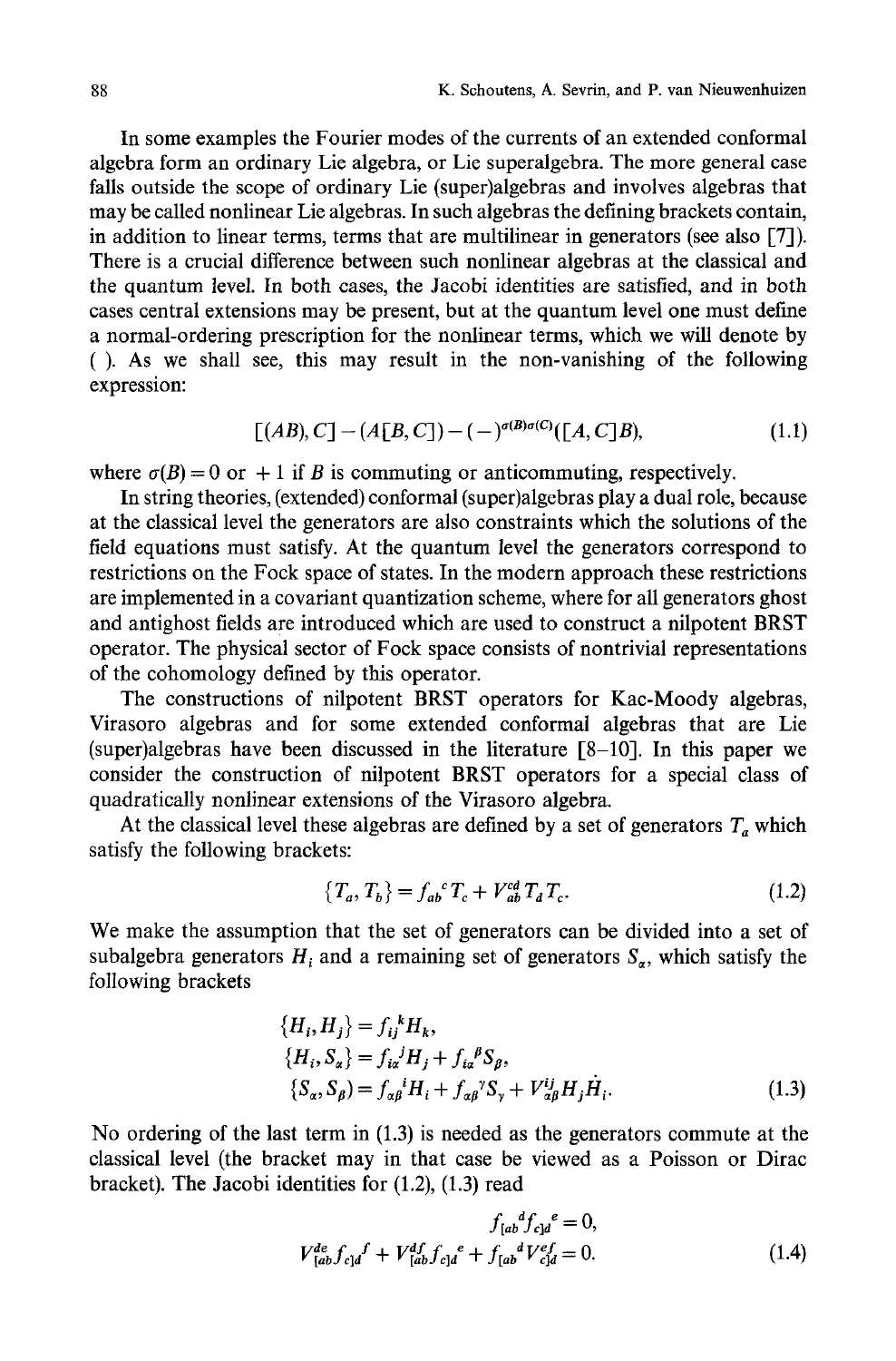Jacobi identities containing two  $V$  objects do not occur since, according to (1.3), no two V symbols can be contracted. From (1.4) it follows that  $f_{ab}$  are the structure constants of a Lie algebra.

In order to define the corresponding quantum algebras, we have to specify the normal ordered product ( ) of operator valued currents. We observe that all our operators have a double index structure, with one index  $(n \text{ or } r)$  running over all integers or half-integers, reflecting the fact that they form a representation of the Virasoro algebra, while the other index labels the various currents. The normal ordering is with respect to the first index (*n* or *r*). Given a set of operators  $A_m$  with conformal dimension  $i$ ,

$$
[L_m, A_n] = \{(j-1)m - n\}A_{m+n},\tag{1.5}
$$

we define

$$
(A_n X) = A_n(X) \quad \text{if} \quad n \leq -j
$$
\n
$$
(X) A_n \quad \text{if} \quad n > -j.
$$
\n
$$
(1.6)
$$

In this paper we will denote these cases by  $A_{n} \leq (X)$  and  $(X)A_{n}$ , respectively.

The quantum nonlinear algebras are now defined by

$$
[T_a, T_b] = h_{ab}I + f_{ab}^c T_c + V_{ab}^{cd}(T_c T_d),
$$
\n(1.7)

where the central charge generator I commutes with all other generators  $T_a$ . Without loss of generality we can assume that  $V_{ab}^{cd}$  is symmetric in (cd) as the antisymmetric part can be removed by redefining the  $f_{ab}^{\ c}$ . We shall again require that only the  $V_{\alpha\beta}^{ij}$  are non-vanishing.

Before evaluating the Jacobi identities for the quantum algebra we introduce as in (1.1) an operator  $\hat{\Xi}_{abc}$  which measures the nonassociativity of the normallyordered product as defined in (1.6)

$$
\widehat{\mathcal{Z}}_{abc} \equiv \left[ (T_a T_b), T_c \right] - (T_a [T_b, T_c]) - (\left[ T_a, T_c \right] T_b). \tag{1.8}
$$

Given (1.6), one can explicitly evaluate the terms with none, one, two and three generators. One finds the general result

$$
\hat{Z}_{abc} = f'_{a \leq c} h_{t>b} - (>\leq) + f_{a \leq c} f_{t>b}^p T_p - (>\leq)
$$
  
+  $f_{a \leq c} f' P_{t>b}^q (T_p T_q) - (>\leq) + V_{a \leq c}^{pt} [(T_p T_t)_>, T_b] - (\geq).$  (1.9)

The notation  $A_{\leq B}$ ,  $- (> \leq )$  indicates the combination  $A_{\leq B}$ ,  $- A_{> B_{\leq}}$ . The identity  $A > B - \overline{A}B > A > B \le -A \le B >$  was used several times for combining terms into commutators. Due to the index structure of  $V_{\alpha\beta}^{ij}$ , it is clear that  $\hat{\Xi}_{abc}$  contains terms with at most two  $T$  generators. However, for the Jacobi identities we will only need the case that the indices a, b of  $\hat{\Xi}$  lie in the H-sector, and in this case  $\hat{z}$  simplifies further to

$$
\hat{\Xi}_{ijc} = \Xi_{ijc} + \Xi_{ijc}{}^d T_d, \qquad (1.10)
$$

where

$$
\Xi_{ijc} = f_{i \leq c} t h_{i > j} - (>\leq), \tag{1.11}
$$

$$
\Xi_{ij}{}^d = f_{i \leq c} t f_{i > j}{}^d - (\geq \leq). \tag{1.12}
$$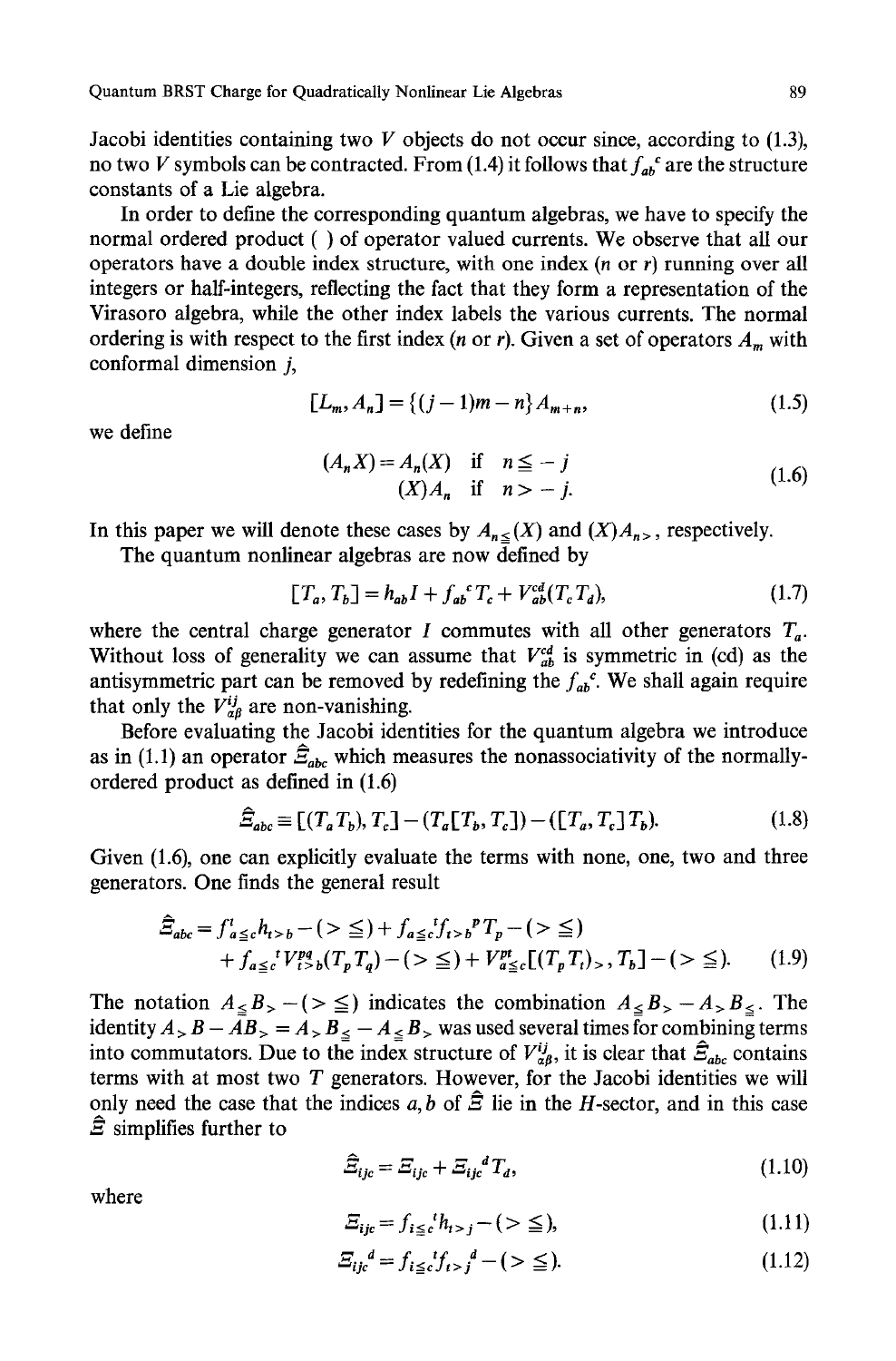We recall that the notation  $T_{\alpha}$  indicates those indices whose Virasoro index *n* is greater than minus the conformal spin j of  $T_a$ .

The Jacobi identities for the quantum algebra yield

$$
f_{ab}^{\ d}h_{dc} + V_{ab}^{ed} \Xi_{edc} + \text{(cyclic in } abc) = 0,\tag{1.13}
$$

$$
f_{ab}^{\quad d}f_{dc}^{\quad g} + 2V_{ab}^{gd}h_{dc} + V_{ab}^{ed}E_{edc}^{\quad g} + \text{(cyclic in }abc\text{)} = 0,\tag{1.14}
$$

$$
f_{ab}^{~~d}V_{dc}^{ef} + V_{ab}^{de}f_{dc}^{~~f} + V_{ab}^{df}f_{dc}^{~~e} + \text{(cyclic in } abc) = 0. \tag{1.15}
$$

Let us now show an example of an algebra of the type we described above. Perhaps the simplest nontrivial example is the so-called spin-3 or  $W_3$  algebra introduced by Zamolodchikov in ref. [4]. The Poisson brackets for its classical version read

$$
\{L_m, L_n\} = (m - n)L_{m+n},
$$
  
\n
$$
\{L_m, W_n\} = (2m - n)W_{m+n},
$$
  
\n
$$
\{W_m, W_n\} = (m - n)(LL)_{m+n}.
$$
\n(1.16)

In this example, the Virasoro generators  $L_m$  span the subalgebra, while the generators  $W_m$  form the set  $\{S_\alpha\}$ , and  $V_{ab}^{cd}$  appears indeed only in  $\{W, W\} = VLL$ . In fact, the classical algebras that are found in ref.  $[5, 6]$  are more general since they include a central extension, which due to the non-linearity, induces some changes in the other structure constants. However, the BRST construction for classical algebras which we will discuss in our next section, works only for classical algebras with vanishing central extension.

The commutation relations for the quantum spin-3 algebra are given by

$$
[L_m, L_n] = \frac{c}{12} m(m^2 - 1) \delta_{m+n} + (m - n) L_{m+n},
$$
  
\n
$$
[L_m, W_n] = (2m - n) W_{m+n},
$$
  
\n
$$
[W_m, W_n] = \frac{c}{360} m(m^2 - 1)(m^2 - 4) \delta_{m+n,0}
$$
  
\n
$$
+ (m - n) {\frac{1}{15}} (m + n + 3)(m + n + 2) - \frac{1}{6} (m + 2)(n + 2) L_{m+n}
$$
  
\n
$$
+ \beta(m - n) A_{m+n},
$$
\n(1.17)

where

$$
A_m = \sum_{n} L_{m-n} L_n - \frac{3}{10}(m+3)(m+2) L_m, \tag{1.18}
$$

and

$$
\beta = \frac{16}{22 + 5c}.\tag{1.19}
$$

(The deviation of this expression from the expression in Zamolodchikovs original paper [4] is due to a difference in normal ordering convention).

It was shown by Thierry-Mieg in ref. [12] that for  $c = 100$  a nilpotent BRST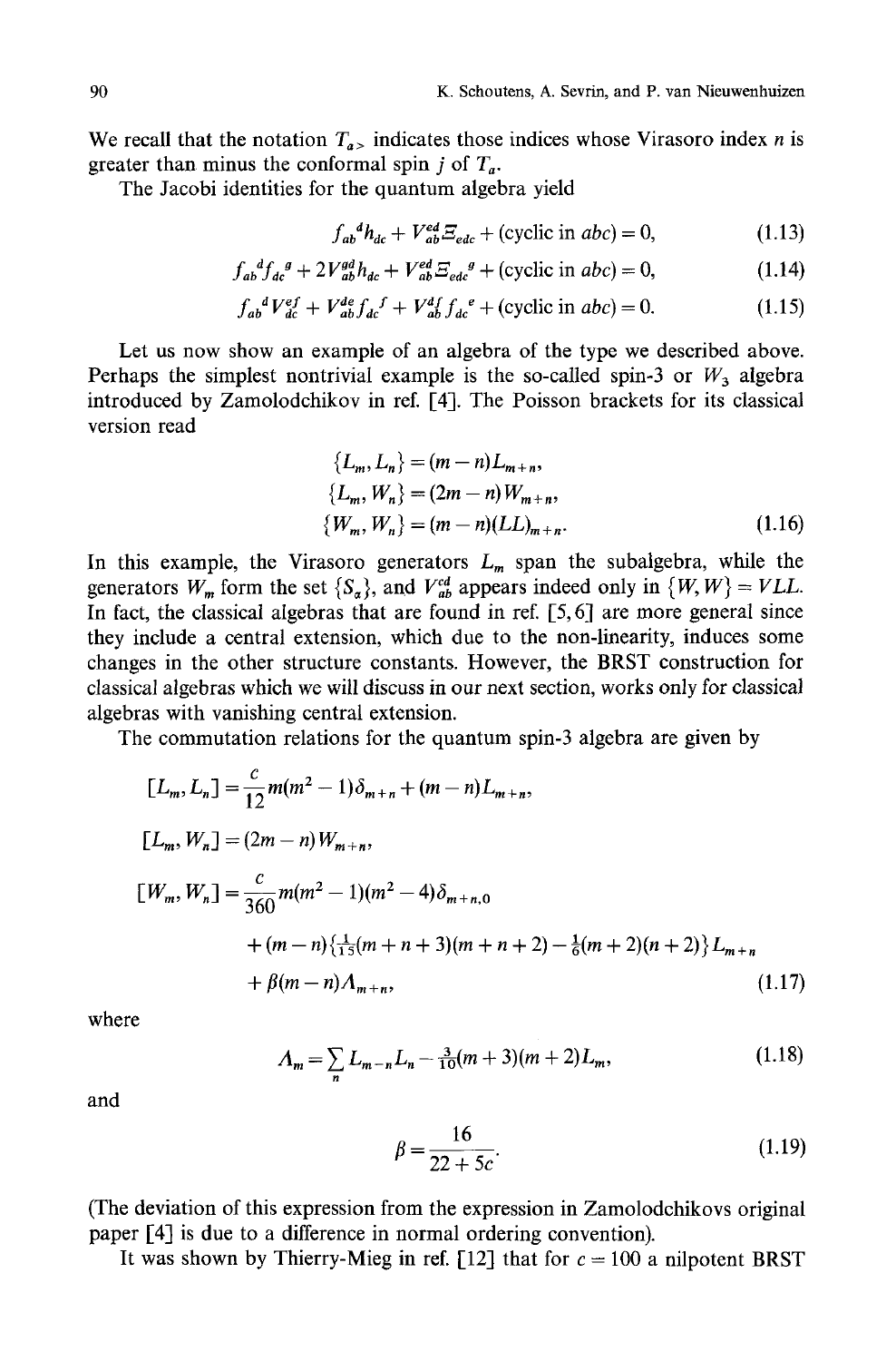charge for the algebra (1.17) can be constructed. The major goal of our present study is to understand better the construction he gave and to extend it to all algebras in the class we described above.

Other examples that we will treat are the series of *so(N)-extended* superconformal algebras proposed by Knizhnik [13] and Bershadsky [14] and further studied in ref. [15]. Surprisingly, an analogous series of  $u(N)$ -extended algebras does not allow the construction of a nilpotent BRST charge.

The outline of this paper is as follows. In Sect. 2 we will construct the general classical nilpotent BRST charge  $O$  for the algebras in (1.2) and (1.3). In Sect. 3 we deduce the conditions for the existence of a nilpotent BRST charge Q at the quantum level. Details of some calculations are given in Appendices A and B. In Sect. 4 we apply these results to the  $W_3$  algebra and to the  $so(N)$ - and  $u(N)$ -extended superconformal algebras. In Sect. 5 we state our results and briefly discuss cohomology and possible applications to string theory.

#### **2. The Classical BRST Charge**

There exists an algorithm for the construction of a ailpotent BRST charge for general classical Lie algebras, linear or nonlinear, due to Fradkin and Fradkina [16]. We will apply this algorithm to the quadratically nonlinear algebras with only nonvanishing  $V_{\alpha\beta}^{ij}$ . We will treat the formalism for bosonic algebras; the formalism for superalgebras is obtained as a straightforward generalization. For a clear review of the classical BRST formalism, see ref.  $[17]$ .

For each generator  $T_a$ , one introduces an anticommuting ghost  $c^a$  and antighost  $\bar{c}_a$ . They satisfy the bracket relations

$$
\begin{aligned} \{c^a, c^b\} &= 0, \quad \{c^a, \bar{c}_b\} = \delta^a_b, \quad \{\bar{c}_a, \bar{c}_b\} = 0, \\ \{c^a, T_b\} &= \{\bar{c}_a, T_b\} = 0. \end{aligned} \tag{2.1}
$$

We do not introduce separate ghosts and antighosts for the quadratic elements  $T_a T_b$  in the algebra because invariance of a theory under  $T_a$  implies invariance under  $T_a T_b$  at the classical level [18].

The BRST charge Q satisfying  $\{Q, Q\} = 0$  is given by

$$
Q = \sum_{n=0}^{\infty} (-)^n c^{b_{n+1}} \cdots c^{b_1} U_{b_1 \ldots b_{n+1}}^{(n)}{}^{a_1 \ldots a_n} \bar{c}_{a_n} \cdots \bar{c}_{a_1}.
$$
 (2.2)

The structure functions  $U$  follow from the Jacobi identities, and identities derived from these. For each *n*, one first determines a function  $D^{(n)}$  which is totally antisymmetric in upper indices and lower indices and which vanishes when contracted with T generators

$$
D_{b_1...b_{n+2}}^{(n)a_1...a_n} T_{a_n} = 0,
$$
  
\n
$$
D_{b_1...b_{n+2}}^{(n)a_1...a_n} = (n+1)U^{(n+1)a_1...a_{n+1}} T_{a_{n+1}}.
$$
  
\n(2.3)

Given  $D^{(n)}$ , one obtains  $D^{(n+1)}$ , and hence  $U^{(n+2)}$ , by evaluating the bracket  ${D^{(n)} - (n + 1)U^{(n+1)}T, T_{b_{n+3}}}$  and antisymmetrizing in all b indices. In our case,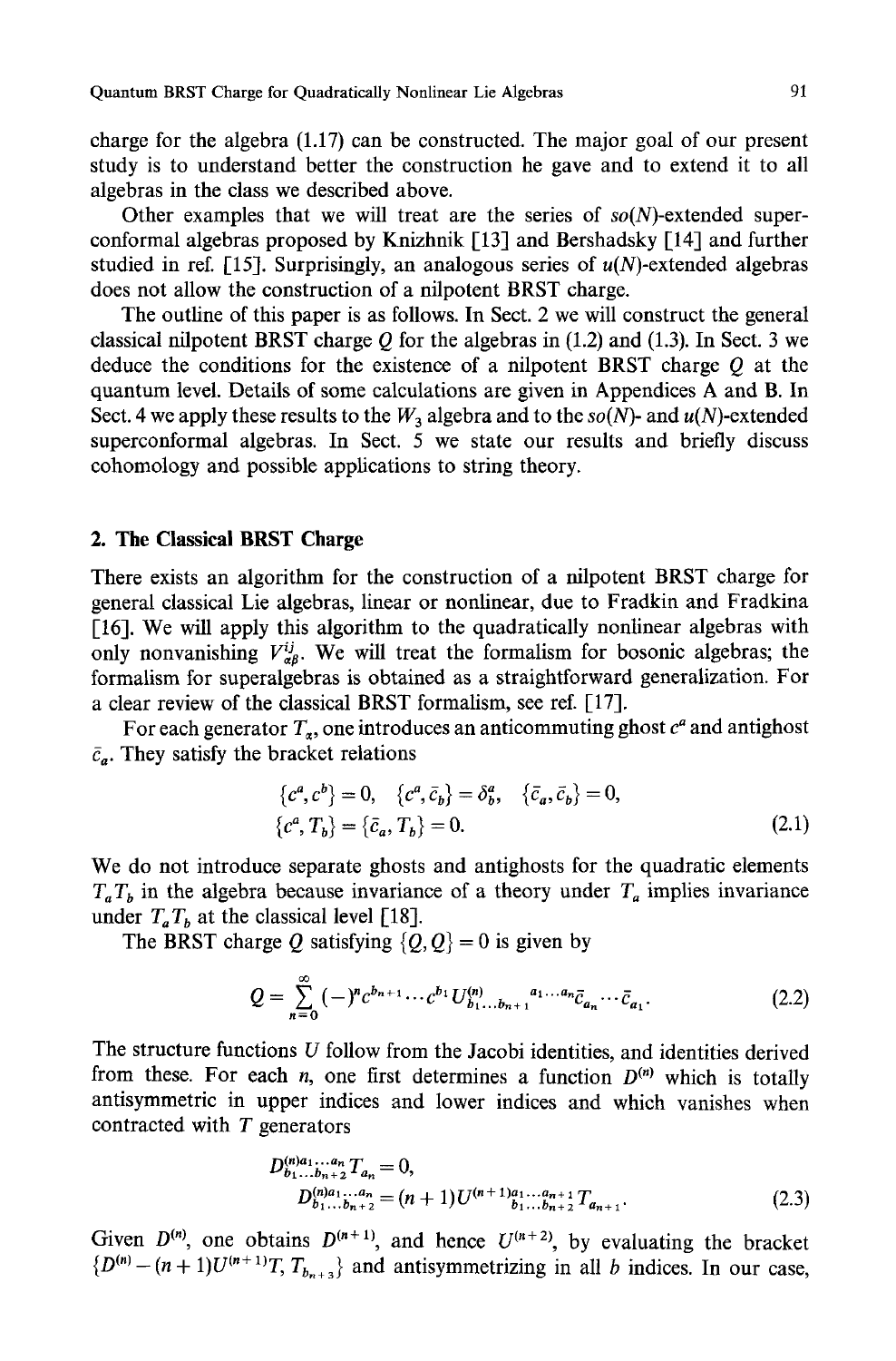one easily finds for the first three structure functions

$$
U^{(0)}_{\ b_1} \equiv T_{b_1},
$$
  
\n
$$
U^{(1)a_1}_{\ b_1 b_2} = -\frac{1}{2} (f_{b_1 b_2}{}^{a_1} + V_{b_1 b_2}{}^{a_1} T_p),
$$
  
\n
$$
U^{(2)a_1 a_2}_{\ b_1 b_2 b_3} = 0.
$$
\n(2.4)

The only further nonvanishing structure functions is  $U^{(3)}$ 

$$
U^{(3)a_1a_2a_3}_{\ b_1b_2b_3b_4} = -\frac{1}{24}V^{pa_1}_{\ b_1b_2}V^{qa_2}_{\ b_3b_4}f^{a_3}_{\ pq}.\tag{2.5}
$$

This follows from the general formula for  $D^{(n)}$ 

$$
D^{(n)a_1...a_n}_{b_1...b_{n+2}} = \frac{1}{2} \sum_{p=0}^{n} (-)^{np+1} \{ U^{(p+1)a_1...a_p}_{b_1...b_{p+1}}, U^{(n-p)a_{p+1}...a_n}_{b_{p+2}...b_{n+2}} \} + \sum_{p=0}^{n-1} (-)^{np+n} (p+1)(n-p+1) U^{(p+1)a_1...a_{p}k}_{b_1...b_{p+2}} U^{(n-p)a_{p+1}...a_n}_{b_{p+3}...b_{n+2}k}.
$$
 (2.6)

The resulting expression for  $Q$  is

$$
Q = c^{a}T_{a} - \frac{1}{2}f_{ab}{}^{c}\bar{c}_{c}c^{a}c^{b} - \frac{1}{2}V_{ab}^{cd}T_{c}\bar{c}_{d}c^{a}c^{b} - \frac{1}{24}V_{ab}^{pr}V_{cd}^{qs}f_{pq}{}^{t}\bar{c}_{r}\bar{c}_{s}\bar{c}_{t}c^{a}c^{b}c^{c}c^{d}.
$$
 (2.7)

One may directly verify that  $Q$  is nilpotent by using the fact that

$$
V_{[ab}^{pr} V_{cd]}^{qs} f_{pq}^{t} = V_{[ab}^{pr} V_{cd]}^{lg|s} f_{pq}^{t1},
$$
\n(2.8)

which follows from applying  $(1.4)$  twice. [The first three terms of  $Q$  produce a 6-(anti)ghost term in  $Q^2$  which is canceled by the contraction of the first and last term in Q. No 12-(anti)ghost terms are present in  $Q^2$  due to the special form of V, while the eight-(anti)ghost terms cancel due to  $(2.7)$ ].

We finally remark that, if a more general form of the classical algebra (1.2) is assumed, including a central extension  $h_{ab}$ , it can be shown that the condition  $Q^2 = 0$  will fix the coefficient of the extension to be zero. In other words, the critical central charge of the classical algebras with central extension is zero.

#### **3. The Quantum BRST Charge**

For the construction of a nilpotent BRST charge Q, we must define a normalordering prescription not only for the generator  $T_a$ , see (1.6), but also for the ghost and antighost modes. Furthermore, multiple contractions are now needed, and, as it turns out, the central extensions must be nonvanishing. (The fact that the central charge must be nonvanishing at the quantum level is well-known from the Virasoro algebra where  $c = 26$ .) There does not seem to exist a general algorithm for the construction of a quantum BRST charge, hence we will use the classical BRST charge as a starting point and make modifications where they appear necessary. As in our previous section, we present the formalism for bosonic algebras; the adaptations required when we are dealing with a superalgebra are easily obtained.

Usually, one introduces, given a generator  $T_m$  of conformal dimension j, ghost modes  $c_m$  with conformal dimension  $(1 - j)$  and antighost modes  $\bar{c}_m$  with conformal dimension *j* satisfying  $[c_m, \bar{c}_n]_+ = \delta_{m+n,0}$ . It is easier to work with modes  $c^m \equiv c_{-m}$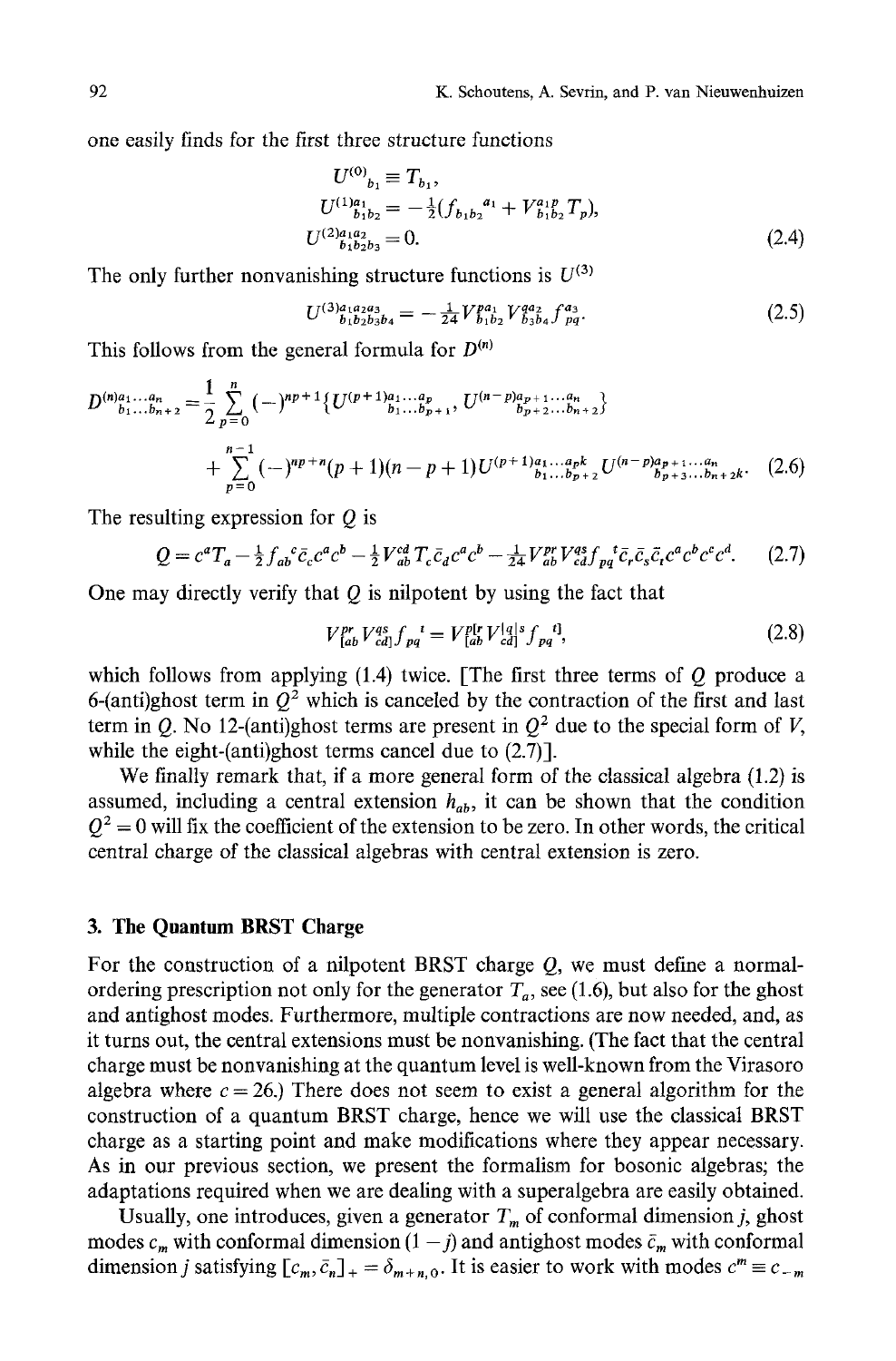which satisfy  $[c^m, \bar{c}_n]_+ = \delta^m$ . In those cases where there are several currents labeled by *I*, we define  $c^a \equiv c^m = c_{-ml} \equiv c_a$ . The normal ordering defined in (1.6) for  $c_a$  and  $\bar{c}_b$ , yields the following result for  $c^a$  and  $\bar{c}_b$ :

$$
(c^{a}X) = c^{a>} (X) + (X)c^{a} = (-)^{\sigma(X)}
$$
  
\n
$$
(\bar{c}_{a}X) = \bar{c}_{a} \le (X) + (X)\bar{c}_{a>} (-)^{\sigma(X)},
$$
\n(3.1)

where the symbols  $>$  and  $\leq$  refer again to the Virasoro index *n*. Explicitly,  $a_{>}$ stands for  $n > -j$  and  $a_{\le}$  stands for  $n \leq -j$ , both for  $c^a$  and  $\bar{c}_a$ .

We are now ready to tackle the construction of the quantum BRST charge. The minimal change in the classical BRST charge would occur if only the constants  $f_{ab}^c$  and  $V_{ab}^{ca}$  were to be replaced by new constants  $F_{ab}^c$  and  $W_{ab}^{ca}$  which depend again on  $f_a^b$ ,  $V_{ab}^a$  and  $h_{ab}$ . (Recall that  $E_{abc}$  is not an independent operator, see (1.10)-(1.12).) Due to the fact that  $f_{ab}^c$  and  $h_{ab}$  always increase the difference between the number of lower and upper indices, it follows that  $f_{ab}^c$  can at most be modified, except for overall constants, by an f V term, while  $V_{ab}^{cd}$  cannot be modified at all, since any contraction between two  $V$  symbols vanishes. This leads to the following ansatz for the quantum BRST charge:

$$
Q = c^{a} T_{a} - \frac{1}{2} F_{bc}{}^{a} (\bar{c}_{a} c^{b} c^{c}) - \frac{1}{2} V_{ab}^{cd} T_{c} (\bar{c}_{a} c^{a} c^{b})
$$
  
- 
$$
\frac{1}{24} V_{tu}^{b} V_{vw}^{l} F_{kl}{}' (\bar{c}_{p} \bar{c}_{q} \bar{c}_{r} c^{t} c^{u} c^{v} c^{v}).
$$
 (3.2)

For the evaluation of the anticommutator  $[Q, Q]_+$  we derive two lemmas which follow from (3.1):

#### **Lemma I.**

$$
\begin{split} \left[ (\bar{c}_a c^b c^c), (\bar{c}_p c^t c^u) \right]_+ &= 2\delta_p^{[c} (\bar{c}_a c^b c^t c^u) - 2(\bar{c}_p c^b c^c c^{[u]}) \delta_a^{[t]} \\ &+ 2(\delta_{a_{\leq}}{}^t \delta_{p>}{}^{[c} - (>\leq)) (c^b c^u) - 2(\delta_{a_{\leq}}{}^u \delta_{p>}{}^{[c} - (>\leq)) (c^b c^t). \end{split} \tag{3.3}
$$

#### **Lemma** II.

$$
\begin{split} \left[ (\bar{c}_a c^b c^c), (\bar{c}_p \bar{c}_q \bar{c}_r c^t c^u c^v c^w) \right]_+ &= 6\delta_p^c (\bar{c}_a \bar{c}_q \bar{c}_r c^b c^t c^u c^v c^w) - 4\delta_a^t (\bar{c}_p \bar{c}_q \bar{c}_r c^b c^c c^u c^v c^w) \\ &+ 6(\delta_{p\leq}^c \delta_{q\leq}^b - (>))) (\bar{c}_a \bar{c}_r c^t c^u c^v c^w) \\ &+ 24(\delta_{a\leq}^t \delta_{p>}^c - (>) \leq c^c) (\bar{c}_q \bar{c}_r c^b c^u c^v c^w) \\ &+ 24(\delta_{a\leq}^t \delta_{q>}^b \delta_{r>}^c + 8 \leq c^c) (\bar{c}_p c^u c^v c^w), \end{split} \tag{3.4}
$$

where the right-hand side of (3.4) is to be antisymmeterized in *bc, pqr* and *tuvw.* These identities follow straightforwardly from Wick's theorem applied to each of the two products of normal-ordered operators, where one uses that  $\langle 0|\bar{c}_a c^b|0\rangle = \delta_{a>}^b$  and  $\langle 0|c^b\bar{c}_a|0\rangle = \delta_{a}^b$ .

We shall now analyze the contributions to  $[Q, Q]_+$  order by order in the (anti)ghosts. We begin with the 2-ghost terms, and end with the 8-(anti)ghost terms. All higher terms vanish since  $c^t$ ,  $c^u$ ,  $c^v$ ,  $c^w$  in the last term of Q in (3.2) all have coset indices, while  $\bar{c}_p, \bar{c}_q, \bar{c}_r$  all have subalgebra indices.

Terms in  $Q^2$  with two ghosts arise from single contractions of the first term in Q with itself and with the second and third terms, and double contractions of the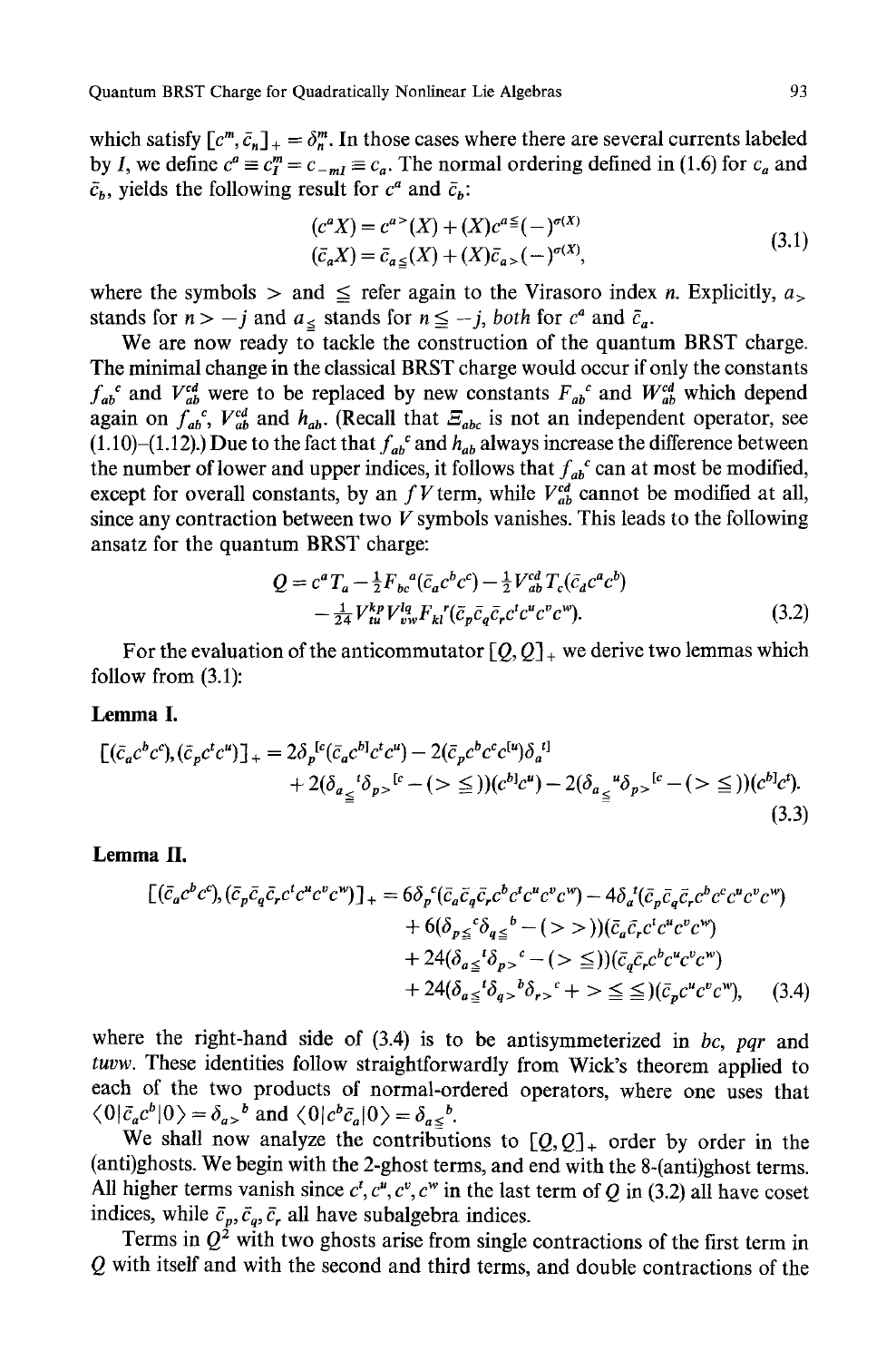second and third terms among themselves. The result is proportional to

$$
\begin{aligned} \n\left[h_{bd} + (F_{bc}^{\circ})^a F_{a \leq d}^c - (\leq >)\right] c^b c^d \\ \n&+ \left[f_{bd}^{\circ} - F_{bd}^{\circ} + 2(f_{bc}^{\circ})^a V_{a \leq d}^{\circ g} - (\leq >)\right] T_g c^b c^d, \n\end{aligned} \tag{3.5}
$$

where we used that  $T_c T_d - (T_c T_d) = [T_c, T_d]$ . These terms cancel if and only if

$$
F_{ab}^{\ \ c} = f_{ab}^{\ \ c} + \delta f_{ab}^{\ \ c},\tag{3.6}
$$

where

$$
\delta f_{ab}^{\ \ c} = (f_{ae}^{\ \ b} V_{d \leq b}^{ec} - (\leq >)) - a \leftrightarrow b,\tag{3.7}
$$

and

$$
h_{ab} = [-F_{ac}^d, F_{d \le b}^c + (\le >)].
$$
\n(3.8)

Note that the right-hand side of (3.8) is antisymmetric in *(ab).* 

The first of these equations determines the modification of the structure constants while the second fixes the central extension. Due to the fact that only  $\delta f_{ab}^i$  is non-vanishing, the F factor in the last term of Q reduces to f. It remains to be checked that the condition (3.8) is compatible with the Jacobi identities  $(1.13)$ – $(1.15)$ . In fact, one can show that  $(3.8)$  together with the last two Jacobi identities in (1.14) and (1.15) implies the first Jacobi identity (1.13), so that (3.8) takes the place of (1.13).

Through Eqs. (3.2), (3.6), (3.7) the expression for Q in terms of the tensors h, f and  $V$  has been fixed completely. We will now show that also the higher order terms in ghosts and antighosts in  $Q^2$  vanish if the condition (3.8) is satisfied. This shows that the condition (3.8), together with the Jacobi identities (1.14) and (1.15), is sufficient for the existence of a nilpotent BRST charge. We shall analyze the contributions to  $Q^2$  in increasing order of ghosts and antighosts.

The terms proportional to *6ccc* arise from single contractions of the first with the third term, the second and third terms in  $Q$  among themselves and triple contractions of the second and third terms with the fourth term. The result reads

$$
\left[V_{ab}{}^{de}h_{ce} + F_{ae}{}^dF_{bc}{}^e\right]\bar{c}_d c^a c^b c^c. \tag{3.9}
$$

Double contractions of the type *TT* $\bar{c}c$  vanish identically due to the fact that  $V_{\alpha\beta}^{ij}$ is symmetric in *ij.* With the Jacobi identity (1.14) Eq. (3.9) is rewritten as

$$
\left[V_{ab}^{de}h_{ec} + V_{ab}^{ef} \mathcal{E}_{efc}^{d} + \delta f_{ae}^{d} f_{bc}^{e} + f_{ae}^{d} \delta f_{bc}^{e}\right] \bar{c}_d c^a c^b c^c. \tag{3.10}
$$

The strategy is now to substitute the result (1.12) for  $\mathcal{Z}_{efc}^d$  into the second term in (3.10), and then to rewrite this term such that it cancels all other terms in **(3.10).**  The details of the calculations are involved and relegated to Appendix **A.** 

The terms proportional to  $\bar{c}\bar{c}c\bar{c}c\bar{c}$  in  $Q^2$  come from the following terms in Q: the simple contractions between term 1 and 4, and between term 3 with itself, and **further the double contractions between term 2 and term 3 with term 4. The**  resulting expression is

$$
\begin{split} \left[ \frac{1}{4} \left( f^{a}{}_{p \leq q \leq} V^{pe}_{tu} f_{ef}^{q} V^{fr}_{vw} - (\gg) \right) - \left( f_{tc} \right)^{q} V_{q \leq u}^{ce} f_{ef}^{q} V^{fr}_{vw} - (\leq >) \right) \\ + \frac{1}{4} V_{tu}^{ae} V^{rf}_{vw} h_{ef} \right] \bar{c}_{a} \bar{c}_{r} c^{t} c^{u} c^{v} c^{w} . \end{split} \tag{3.11}
$$

This result looks simple, but it requires involved algebra to show that the sum of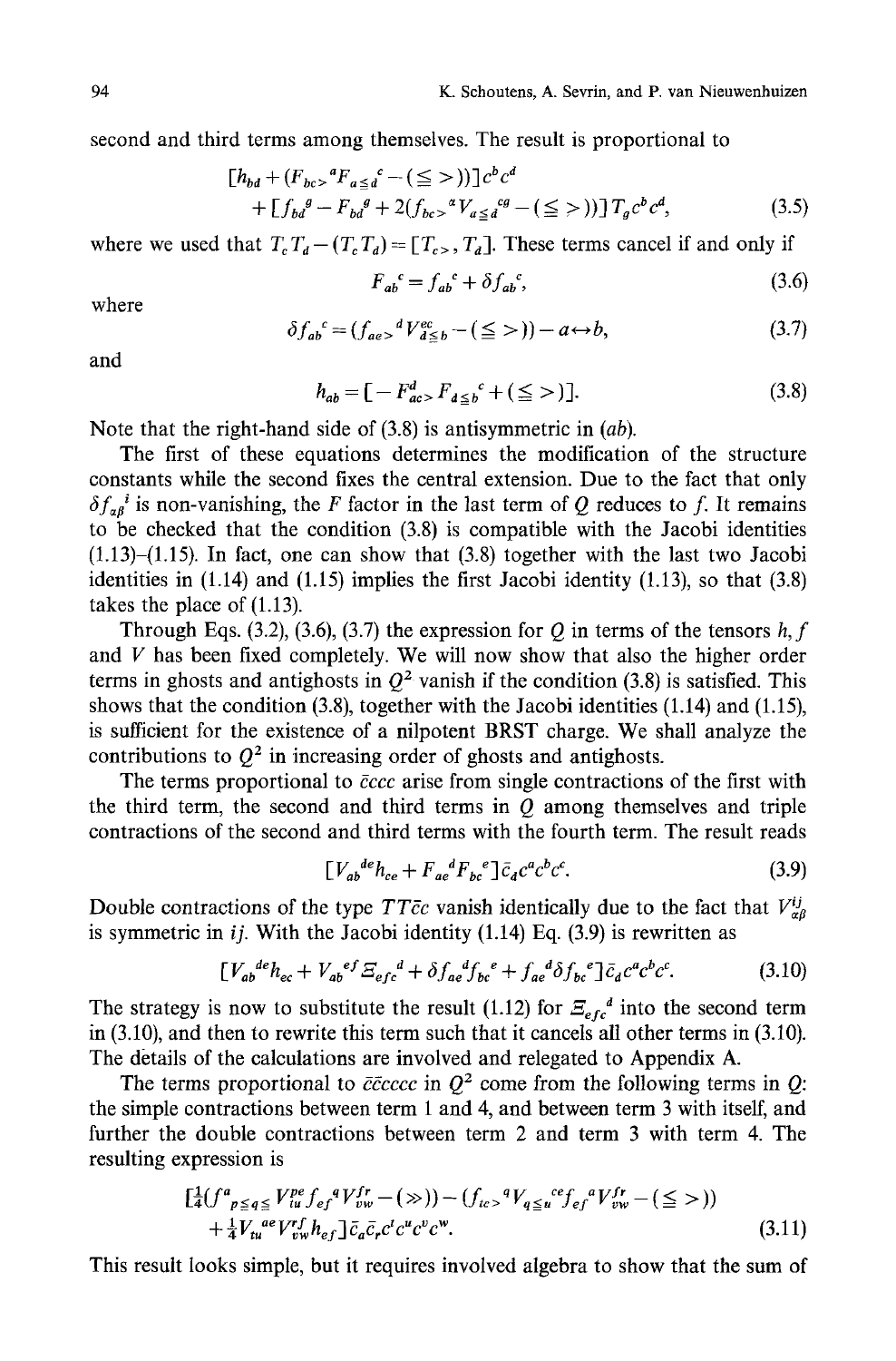these terms indeed vanishes. The details of this calculation are relegated to Appendix B.

The remaining terms to be analyzed are the terms proportional to *cccccccc.*  They arise from simple contractions between the second and third terms with the last term in O. Due to the index restrictions on V only the f term in F survives the contractions. For the same reason the contractions between term 3 and the last term vanish. The remaining contributions, due to term 2, are thus proportional to f times *VVf,* and are exactly the same as in the classical computation. To show that they cancel one only needs the second and third Jacobi identities. The Jacobi identities are, of course, modified at the quantum level, but in this case the extra terms in the Jacobi identities do not contribute due to the index structure of V. This concludes the proof that the quantum BRST charge Q in (3.2), with  $F$  as in  $(3.6)$ – $(3.7)$ , is nilpotent if the condition  $(3.8)$  is satisfied.

#### **4. Examples**

In this section we apply our results to the examples that we already announced in Sect. 1.

*4.1. The Quantum Spin-3 Algebra.* The structure constants *h,f, V* for this algebra read in explicit form (we write  $T_{(0m)} = L_m$ ,  $T_{(1m)} = W_m$ )

$$
h_{(0m)(0n)} = \frac{c}{12}m(m^2 - 1)\delta_{m+n},
$$
  
\n
$$
h_{(1m)(1n)} = \frac{c}{360}m(m^2 - 1)(m^2 - 4)\delta_{m+n},
$$
  
\n
$$
f_{(0m)(0n)}^{(0p)} = (m - n)\delta_{m+n}^p,
$$
  
\n
$$
f_{(0m)(1n)}^{(1p)} = (2m - n)\delta_{m+n}^p,
$$
  
\n
$$
f_{(1m)(1n)}^{(0p)} = \left(\left(\frac{1}{15} - \frac{3\beta}{10}\right)P_1(m,n) - \frac{1}{6}P_2(m,n)\right)\delta_{m+n}^p,
$$
  
\n
$$
V_{(1m)(1n)}^{(0p)(0q)} = \beta(m - n)\delta_{m+n}^{p+q},
$$
  
\n(4.1)

where  $\beta$  was defined in (Eq. 1.19)  $P_1$  and  $P_2$  are polynomials given by

$$
P_1(m,n) = (m-n)(m+n+3)(m+n+2),
$$
  
\n
$$
P_2(m,n) = (m-n)(m+2)(n+2).
$$
 (4.2)

A straightforward calculation shows that the modified structure constants  $F^{(0p)}_{(1m)(1n)}$  are given by

$$
F_{(1m)(1n)}^{(0p)} = \left(\frac{1 - 17\beta}{15} P_1(m, n) - \frac{1 - 17\beta}{6} P_2(m, n)\right) \delta_{m+n}^p. \tag{4.3}
$$

Working out the condition (3.8) for this algebra leads to two independent conditions on the central charge c, corresponding to the components  $h_{(0m)(0n)}$  and  $h_{(1m)(1n)}$ ,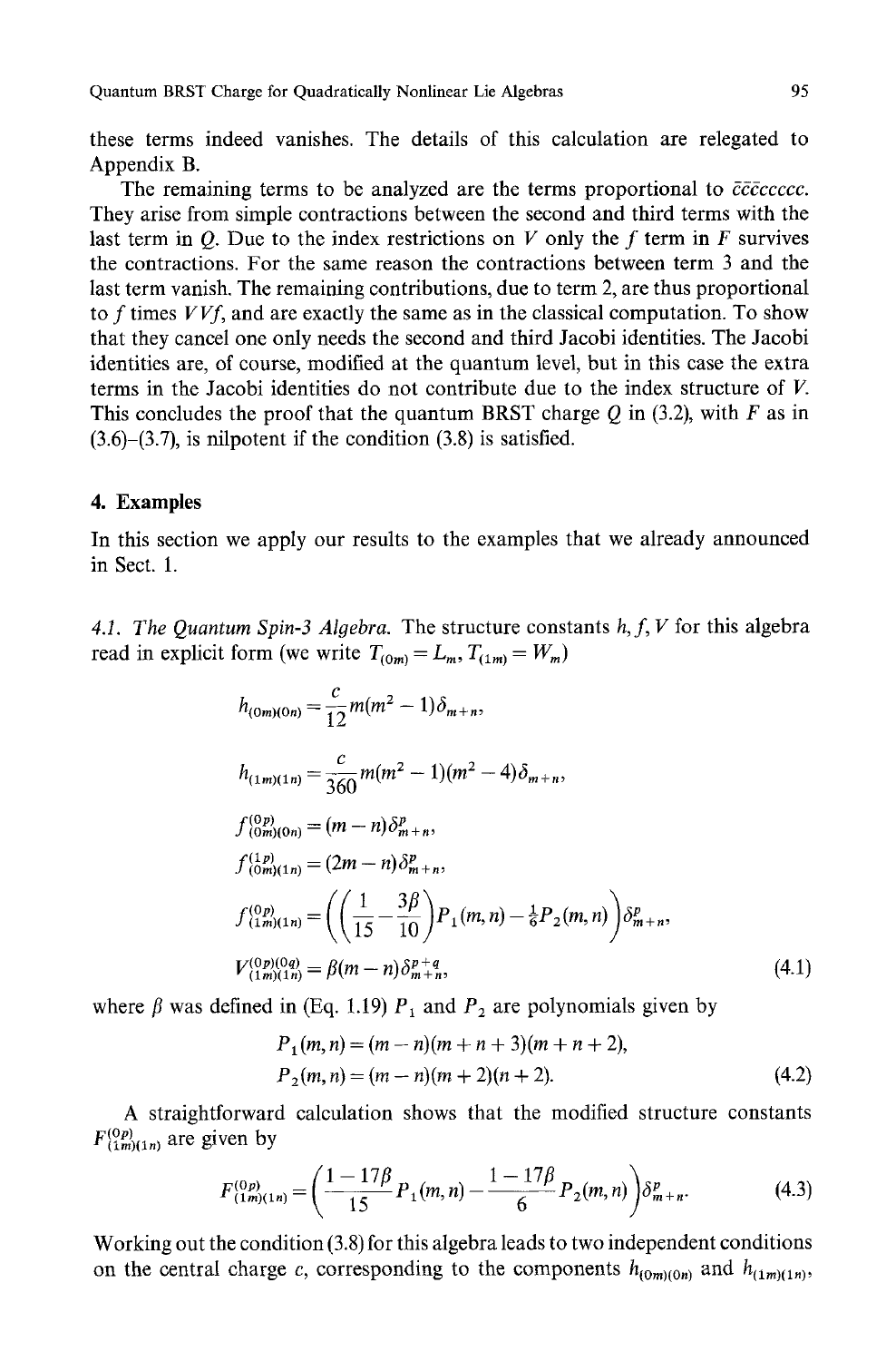respectively,

$$
c = 26 + 74 = 100, \quad c = \frac{1044}{5}(1 - 17\beta) = 1044 \frac{c - 50}{5c + 22}.
$$
 (4.4)

These conditions are simultaneously satisfied for  $c = 100$ . The nilpotent BRST operator takes the following form:

$$
Q = c^{(0m)} T_{(0m)} + c^{(1m)} T_{(1m)}
$$
  
\n
$$
- \frac{1}{2} (m - n) \bar{c}_{(0(m+n))} c^{(0m)} c^{(0n)}
$$
  
\n
$$
- \frac{1}{2} (2m - n) \bar{c}_{(1(m+n))} c^{(0m)} c^{(1n)}
$$
  
\n
$$
- \frac{125}{522} (\frac{1}{15} P_1(m, n) - \frac{1}{6} P_2(m, n)) \bar{c}_{(0(m+n))} c^{(1m)} c^{(1n)}
$$
  
\n
$$
- \frac{4}{261} (m - n) T_{(0(m+n-r))} \bar{c}_{(1r)} c^{(0m)} c^{(1n)}.
$$
\n(4.5)

The *ccccccc* terms, which in general occur in the expression for Q, are identically zero in this case. Our result for  $Q$  agrees with the expression obtained in ref. [12].

*4.2. Quantum so(N)-Extended Superconformal Algebras.* These algebras, which were first written down by Knizhnik [13] and by Bershadsky [14], are generated by Virasoro generators  $L_n$ , supercurrents  $G_r^i$ ,  $i = 1, 2, ..., N$  and  $\widehat{SO}(N)$  generators  $J_n^a$ ,  $a = 1, 2, ..., N(N-1)/2$ , where  $r \in \mathbb{Z} + 1/2$  (Neveu-Schwarz sector) or  $r \in \mathbb{Z}$ (Ramond sector). The (anti)commutation relations read

$$
[L_{m}, L_{n}] = \frac{c}{12}(m^{3} - m)\delta_{m+n} + (m - n)L_{m+n},
$$
  
\n
$$
[L_{m}, G_{ir}] = \left(\frac{m}{2} - r\right)G_{i(m+r)},
$$
  
\n
$$
[L_{m}, J_{an}] = -nJ_{a(m+n)},
$$
  
\n
$$
[G_{ir}, G_{js}]_{+} = \frac{B}{2}(r^{2} - \frac{1}{4})\delta^{ij}\delta_{r+s} + 2\delta^{ij}L_{r+s}
$$
  
\n
$$
+ 1/2K(r - s)t_{ij}^{a}J_{a(r+s)} + \gamma\Pi_{ij}^{ab}(J_{a}J_{b})_{r+s},
$$
  
\n
$$
[J_{am}, G_{ir}] = t_{ji}^{a}G_{j(m+r)},
$$
  
\n
$$
[J_{am}, J_{bn}] = -Sm\delta^{ab}\delta_{m+n} + f^{abc}J_{c(m+n)},
$$
\n(4.6)

where  $t_{ij}^a$  and  $f^{abc}$  satisfy

$$
[t^a, t^b] = f^{abc}t^c, \quad tr(t^at^b) = -2\delta^{ab},
$$
  

$$
t^a_{ij}t^a_{kl} = \delta_{ik}\delta_{jl} - \delta_{il}\delta_{jk}, \quad f^{abc}f^{abd} = 2(N-2)\delta^{cd}, \tag{4.7}
$$

and the tensor  $\prod_{i=1}^{ab}$  is given by

$$
\Pi_{ij}^{ab} = t_{im}^a t_{mj}^b + t_{im}^b t_{mj}^a + 2\delta^{ab} \delta_{ij}.
$$
\n
$$
(4.8)
$$

This algebra is associative if and only if the constants  $c, B, \gamma$  are chosen as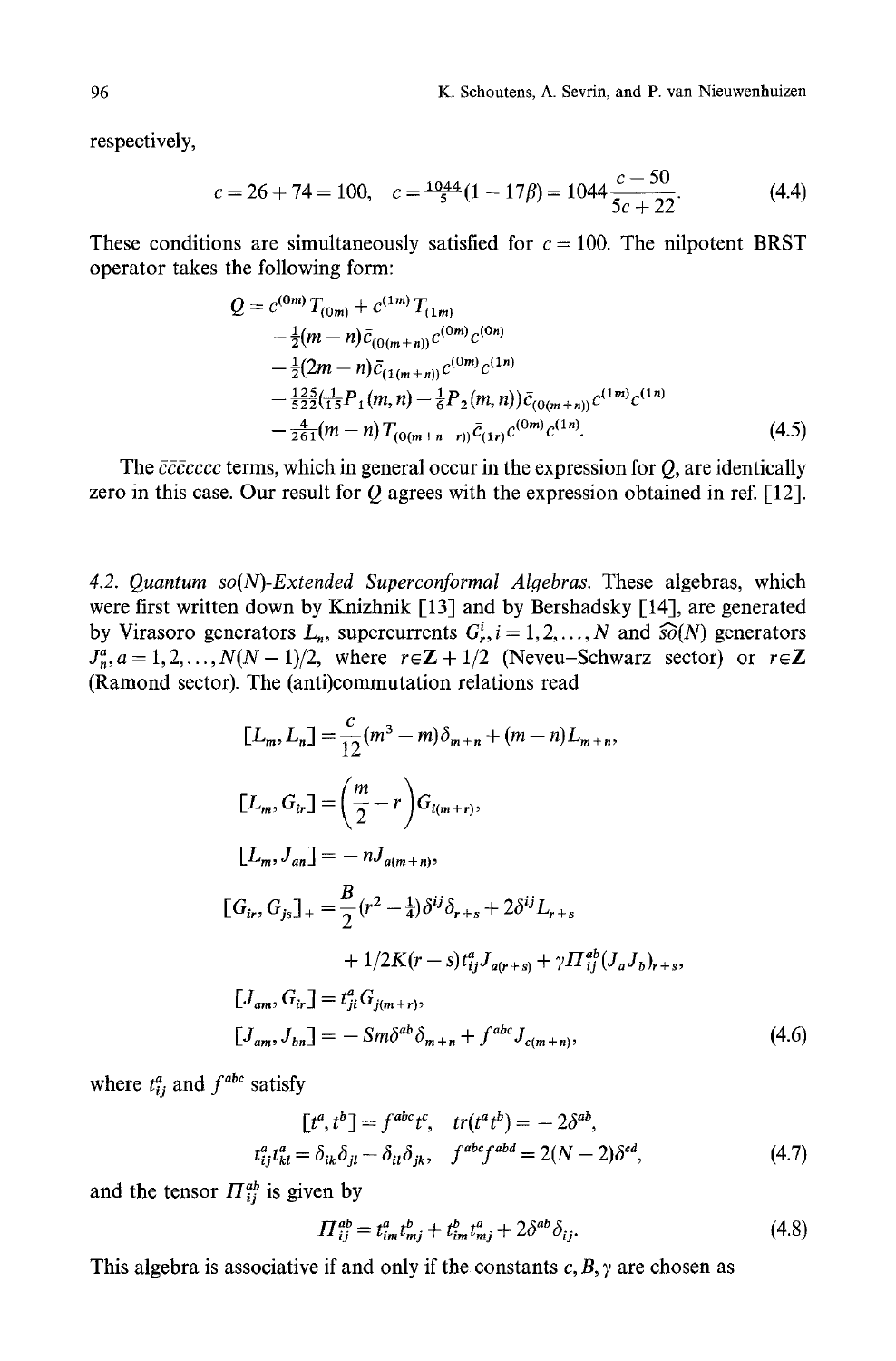follows:

$$
c = 1/2S \frac{6S + N^2 - 10}{S + N - 3}, \quad B = KS,
$$
  

$$
K = \frac{2S + N - 4}{S + N - 3}, \quad \gamma = 1/2 \frac{1}{S + N - 3},
$$
(4.9)

leaving S as a freely adjustable parameter.

We will use the notation  $T_{(0m)} = L_m$ ,  $T_{(ir)} = G_{ir}$ ,  $T_{(am)} = J_{am}$ . When applying the results of Sect. 3 to this algebra, we have to keep in mind that the present algebra is a superalgebra, which implies that the signs in various expressions are different.

The structure constants  $f^{(am)}_{(ir)(is)}$  are renormalized according to the expression (3.6). We find

$$
F_{(ir)(js)}^{(am)} = (r - s)t_{ij}^a \delta_{r+s}^m.
$$
\n(4.10)

Observe that in this example the renormalization  $f \rightarrow F$  boils down to a scaling of the structure constants  $f_{(ir)(js)}^{(am)}$  with a factor  $(\frac{1}{2}K)^{-1}$ .

If we now inspect the condition (3.8) we find that three conditions have to be satisfied

• (from the components  $h_{(0m)(0n)}$ )

$$
c = 2(13 - \frac{11}{2}N + 1/2(N^2 - N)) = N^2 - 12N + 26.
$$
 (4.11)

This critical charge is obtained as the sum of contributions  $2(-1)^{2\lambda} (6\lambda^2 - 6\lambda + 1)$ from each generator of conformal dimension  $\lambda$ .

• (from the components  $h_{(ir)(is)}$ )

$$
B = 16 - 6N\tag{4.12}
$$

• (from the components  $h_{(am)(bn)})$ 

$$
S = -2(N-3). \tag{4.13}
$$

These conditions are compatible with the relations (2.8) that were needed for the associativity of the algebra. We may therefore conclude that the following charge, constructed from currents in a representation having  $S = -2(N - 3)$ , is nilpotent (the ghost/antighost for the generators  $L_m$ ,  $G_r^i$  and  $J_m^a$  are denoted by  $c^m$ ,  $b_m$ ,  $\gamma$ <sup>*ir*</sup>,  $\beta$ <sub>*ir*</sub>,  $C^{am}$  and  $B_{am}$ , respectively)

$$
Q = c^{m} L_{m} + \gamma^{ir} G_{ir} + C^{am} J_{am} - 1/2(m - n) b_{m+n} c^{m} c^{n} + \left(\frac{m}{2} - r\right) \beta_{j(m+r)} c^{m} \gamma^{ir}
$$
  
+  $n B_{a(m+n)} c^{m} C^{an} - b_{r+s} \gamma^{ir} \gamma^{is} - 1/2(r - s) t_{ij}^{a} B_{a(r+s)} \gamma^{ir} \gamma^{js} + t_{ij}^{a} \beta_{j(m+r)} C^{am} \gamma^{ir}$   
-  $1/2 f^{abc} B_{c(m+n)} C^{am} C^{bn} - 1/2 \gamma \Pi_{ij}^{ab} J_{a(r+s-m)} B_{bm} \gamma^{ir} \gamma^{js}$   
-  $\frac{1}{24} \gamma^{2} \Pi_{ij}^{ab} \Pi_{kl}^{cd} f^{ace} \delta_{r+s+t+u}^{m+n+p} B_{bn} B_{ah} B_{ep} \gamma^{ir} \gamma^{js} \gamma^{kt} \gamma^{lu}$ . (4.14)

The existence of a nilpotent charge at  $S = -2(N-3)$  was already announced in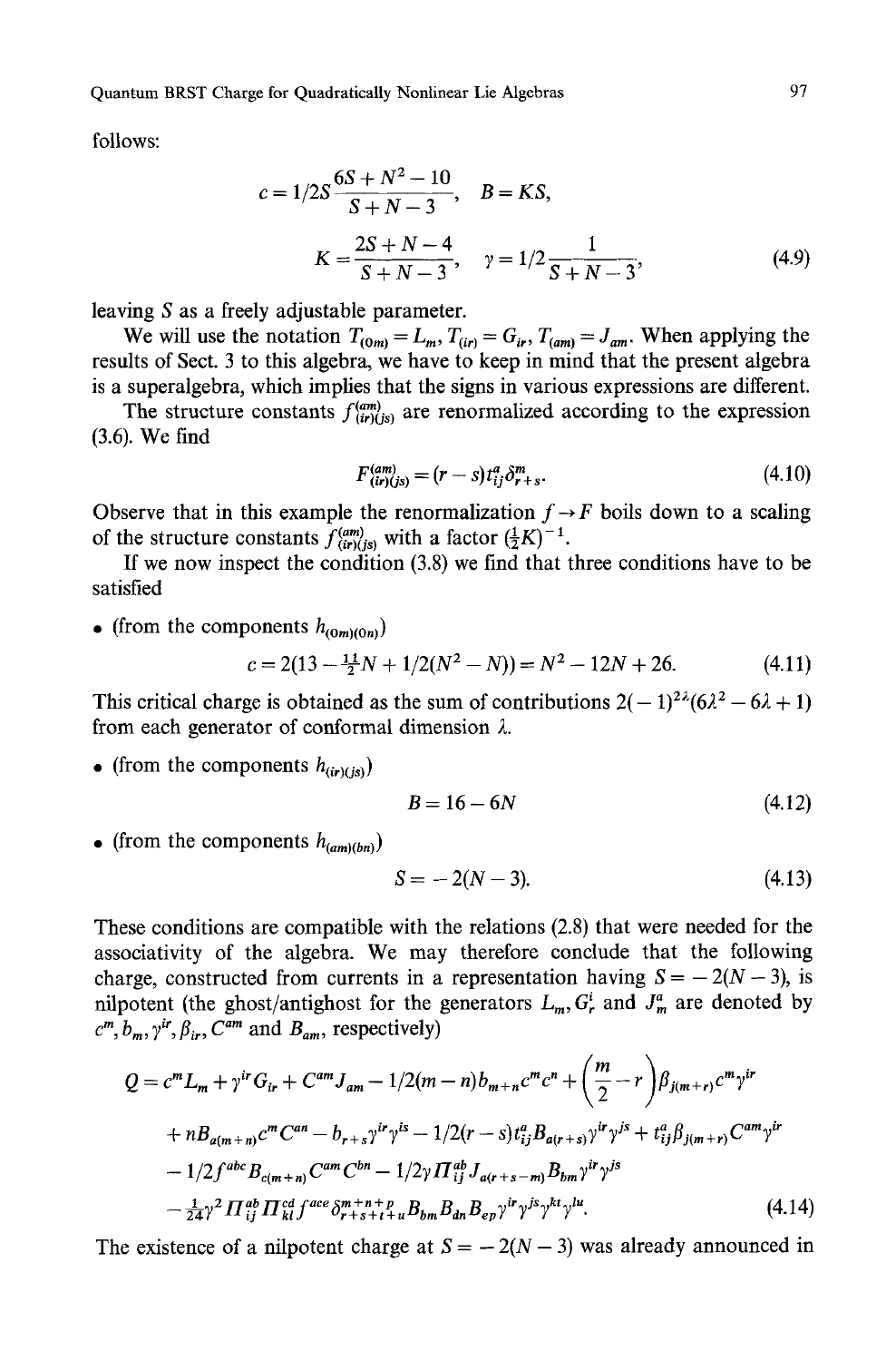ref. [15]. We notice that the 7-(anti)ghost term in Q is non-vanishing in this example. In this respect this example is more generic than the example of the spin-3 algebra.

*4.3. Quantum u(N)-Extended Superconformal Algebras.* These algebras have a bosonic part which is generated by Virasoro generators  $L_n$ , and generators  $J_{Am} = \{J_{am}, J_{0m}\}\text{, } a = 1, 2, \ldots, N^2-1\text{, generating an } \hat{u}(N) \text{ Kac-Moody algebra.}$ There are 2N supercurrents  $G_{\alpha r}$ ,  $G_{\alpha r}$ ,  $\alpha = 1,2,...,N$ . The (anti-)commutation relations read

$$
[L_{m}, L_{n}] = (m - n)L_{m+n} + \frac{c}{12}(m^{3} - m)\delta_{m+n},
$$
  
\n
$$
[L_{m}, G_{ar}] = \left(\frac{m}{2} - r\right)G_{\alpha(m+r)},
$$
  
\n
$$
[L_{m}, \bar{G}_{ar}] = \left(\frac{m}{2} - r\right)\bar{G}_{\alpha(m+r)},
$$
  
\n
$$
[L_{m}, J_{An}] = -nJ_{A(m+n)},
$$
  
\n
$$
[G_{ar}, G_{\beta s}]_{+} = 0,
$$
  
\n
$$
[\bar{G}_{ar}, \bar{G}_{\beta s}]_{+} = 0,
$$
  
\n
$$
[G_{ar}, \bar{G}_{\beta s}]_{+} = \frac{B}{2}(r^{2} - \frac{1}{4})\delta_{\alpha\beta}\delta_{r+s} + 2\delta_{\alpha\beta}L_{r+s} + 1/2K(r - s)\lambda_{\alpha\beta}^{A}J_{A(r+s)} + 1/2Q(r - s)\lambda_{\alpha\beta}^{a}J_{0(r+s)} + \gamma P_{\alpha\beta}^{AB}(J_{A}J_{B})_{r+s},
$$
  
\n
$$
[J_{Am}, G_{ar}] = -\lambda_{\alpha\beta}^{A}G_{\beta(m+r)},
$$
  
\n
$$
[J_{Am}, \bar{G}_{ar}] = \lambda_{\beta\alpha}^{A} \bar{G}_{\beta(m+r)},
$$
  
\n
$$
[J_{am}, J_{bn}] = -Sm\delta^{ab}\delta_{m+n} + f^{abc}J_{c(m+n)},
$$
  
\n
$$
[J_{0m}, J_{0n}] = -\tilde{S}m\delta_{m+n},
$$
  
\n(4.15)

where the generators  $\lambda_{\alpha\beta}^a$  of the group *SU(N)* in the fundamental representation and the U(1) generator  $\lambda_{\alpha\beta}^0 = i\delta_{\alpha\beta}\sqrt{(N-2)/N}$  are antihermitian. In the summation over repeated indices  $A, \tilde{B}, \ldots$  the zeroth components are taken with a minus sign;  $\delta^{00} = -1$ . We have

$$
\begin{aligned}\n\left[\lambda^a, \lambda^b\right] &= f^{abc} \lambda^c, & tr(\lambda^a \lambda^b) &= -2\delta^{ab}, \\
f^{abc} f^{abd} &= 4N \delta^{cd}, & \lambda^A_{\alpha\beta} \lambda^A_{\gamma\delta} &= -2\delta_{\alpha\delta} \delta_{\beta\gamma} + \delta_{\alpha\beta} \delta_{\gamma\delta}.\n\end{aligned} \tag{4.16}
$$

The tensor  $P_{\alpha\beta}^{AB}$  is given by

$$
P_{\alpha\beta}^{AB} = \lambda_{\alpha\gamma}^A \lambda_{\gamma\beta}^B + \lambda_{\alpha\gamma}^B \lambda_{\gamma\beta}^A + 2\delta^{AB} \delta_{\alpha\beta}.
$$
 (4.17)

The algebras are associative if and only if the constants  $c, B, K, O, \gamma$  and  $\tilde{S}$  are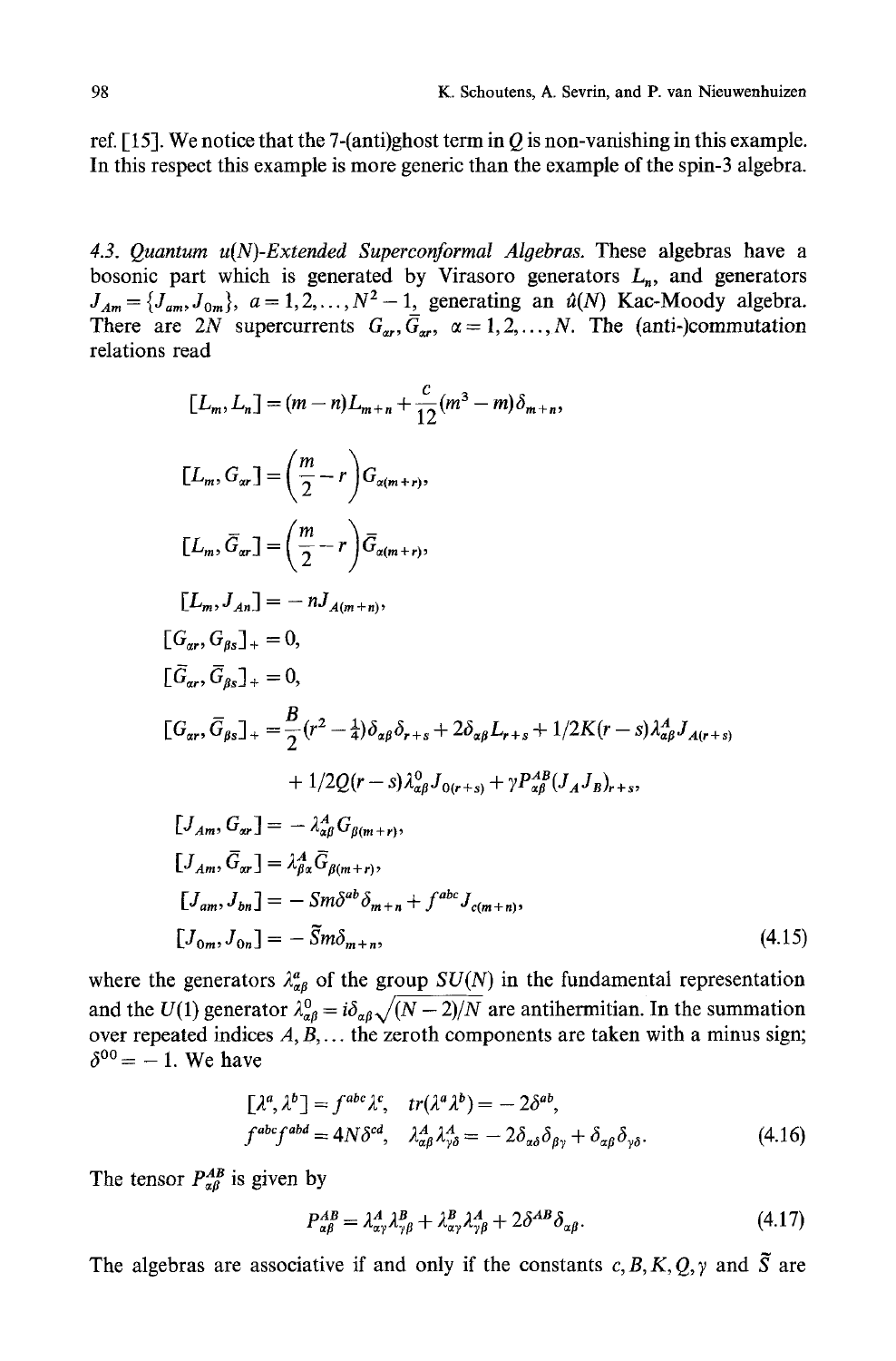Quantum BRST Charge for Quadratically Nonlinear Lie Algebras 99

chosen as follows ( $N \neq 2$ ):

$$
c = \frac{3S(N + S) + (N - 1)(2 + (N - 1)S)}{S + 2(N - 1)}, \quad B = KS,
$$
  
\n
$$
K = 4(N + S)\gamma, \quad Q = 4N\gamma,
$$
  
\n
$$
\gamma = 1/2 \frac{1}{S + 2(N - 1)}, \quad \tilde{S} = -N - S.
$$
\n(4.18)

If we now inspect the condition  $(3.8)$  for the components of h corresponding to  $J_{am}$  and  $J_{0m}$ , respectively, we obtain the following conditions on S, S:

$$
S = -4(N - 1), \quad \tilde{S} = 2(N - 2). \tag{4.19}
$$

The combination of these conditions is in conflict with the associativity condition  $\tilde{S} = -N - S$ . We therefore conclude that there is no choice for S possible such that the BRST operator (3.2) is nilpotent.

This result is rather surprising. In all previous examples, including for example also pure Virasoro and Kac-Moody algebras, the condition (3.8) could always be satisfied by tuning the central charge parameter to an appropriate critical value. Here we have an example where the condition is violated for all values of the central charge parameter, such that our construction of Q breaks down. It would be very interesting to understand better the reason why the BRST construction works for the *so(N)-extended* superconformal algebras, but fails for the *u(N)*  extended series.

#### **5. Summary and Conclusions**

The main result of this paper is the explicit construction of a nilpotent BRSToperator for quadratically non-linear Lie algebras of the form (1.7), that are characterized by the tensors  $h_{ab}$ ,  $f_{ab}^c$ , and  $V_{ab}^{cd}$ , with the special index-structure of V assumed. Associativity of this algebra is equivalent with the Jacobi identities (1.13), (1.14) and (1.15). We showed that a nilpotent BRST-charge can be constructed if the conditions  $(3.8)$ ,  $(1.14)$  and  $(1.15)$ , which together imply also the first Jacobi identity  $(1.13)$ , are satisfied. We showed some examples where  $(3.8)$ ,  $(1.14)$  and  $(1.15)$ are satisfied if the central charge is tuned to a critical value. We also showed the example of the  $u(N)$ -extended superconformal algebras, where the associativity conditions  $(1.13)$ – $(1.15)$  are satisfied, but the condition  $(3.8)$  is violated for all choices of the free parameter.

For those cases where the conditions  $(3.8)$ ,  $(1.14)$  and  $(1.15)$  hold we can construct the cohomology of the operator  $Q$  in the Fock space, possibly restricted to a well defined ghost number. We expect that this restricted space corresponds to the "physical Hilbert-space" for some model where the symmetry algebra is realized locally (as a gauged symmetry). As the Virasoro algebra is part of the algebra, we expect an interpretation of such models as string theories. For the case of the *so(N)-extended* superconformal algebras these would be a new type of N-extended superstrings.

Let us mention some comments concerning these ideas. For the spin-3 algebra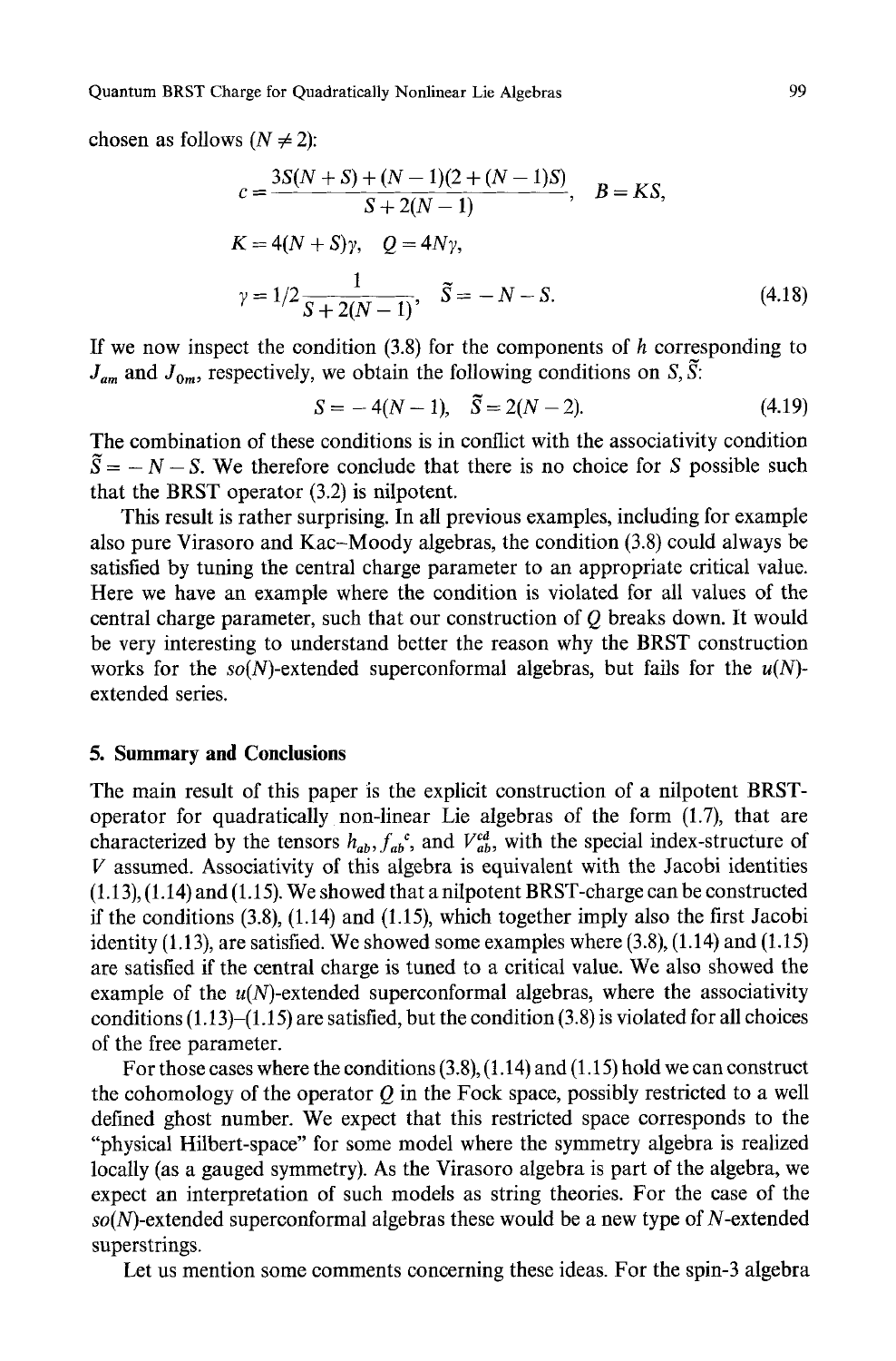the critical value for  $c$  is in the unitary domain. However, we do not know how to obtain a representation actually realizing this value. The spin-3 algebra is realized as a symmetry algebra of the  $SU(3)$ ,  $k = 1$  Wess-Zumino-Witten model. However one has then  $c = 2$ . The tensor product of  $c = 2$  matter multiplets is not possible due to the nonlinearity of the algebra; here the analogy with ordinary bosonic strings breaks down. Furthermore, an interpretation in terms of string-geometry of the higher-spin symmetries is still lacking. For the *so(N)-extended* superconformal algebras the level for a critical representation is negative, which implies that such representations can never be unitary. It is not clear to us how far this is an obstruction for attaching a physical interpretation to the BRST-cohomology. Also here a problem is that explicit realizations at the critical level have not been constructed.

Clearly, a lot of work on the BRST-construction for quantum nonlinear Lie algebras remains to be done. The class of algebras we chose to analyze in the present paper contains some interesting examples, but not all of them. In particular, all the so-called Casimir algebras [19], except the simplest ones associated with  $su(2)$  and  $su(3)$ , fall outside this class. (In general, in the product of a dimension-s operator  $Q^{(s)}$  with itself a term  $T^{s-1}$  is expected. Therefore, if operators of spin  $s > 3$ are present, the algebra is no longer quadratic.) Still, it seems likely that also for these algebras a nilpotent BRST-charge can be constructed along the lines developed in this paper. For the Casimir algebras associated to simply laced classical Lie algebras an explicit expression for the critical central charge was proposed in [9].

It will be clear that a direct generalization of the method we used in the present work to more general nonlinear Lie algebras will lead to enormous calculational complications. Possibly, a scheme where a BRST current *Q(z)* is constructed directly from information contained in the operator product algebra of the currents  $T_a(z)$ , without passing to a commutator algebra in terms of Fourier modes, will be easier to work with. We leave these matters for future investigations.

#### **A. Appendix A**

In this appendix, we bring  $\mathcal{Z}_{eff}^a V_{bq}^{ef}$  in a form which is such that the cancellation of the  $\bar{c}ccc$  terms in  $Q^2$ , Eq. (3.10), becomes obvious. We start by substituting Eq. (1.12) for  $\mathcal{Z}^d_{\text{efc}}$ ,

$$
V_{ab}^{ef} \Xi_{efc}^{d} = -V_{ab}^{ef} (f_{ce} \leq g_{g>f}^{d} - (\leq >)).
$$
 (A.1)

Here and for the rest of this appendix, we assume that all formulas are antisymmetrized in *abe.* 

Applying the third Jacobi identity to this yields

$$
V_{ab}^{ef} \mathbf{E}_{efc}^{d} = 2V_{bt}^{dq} > f_{ap}^{p} f_{cp} \leq^{t} - (\leq >) + 2V_{bt}^{dq} f_{aq} \leq^{p} f_{cp} >^{t} - (\leq >)
$$
  
+  $V_{t}^{dp} f_{cp} \leq^{t} f_{ab}^{q} - (\leq >) + 2V_{bt}^{pq} f_{aq}^{q} f_{cp} \leq^{t} - (\leq >)$   
+  $V_{ab}^{dq} f_{t} \leq_{q}^{p} f_{cp} \leq^{t} - (\leq >).$  (A.2)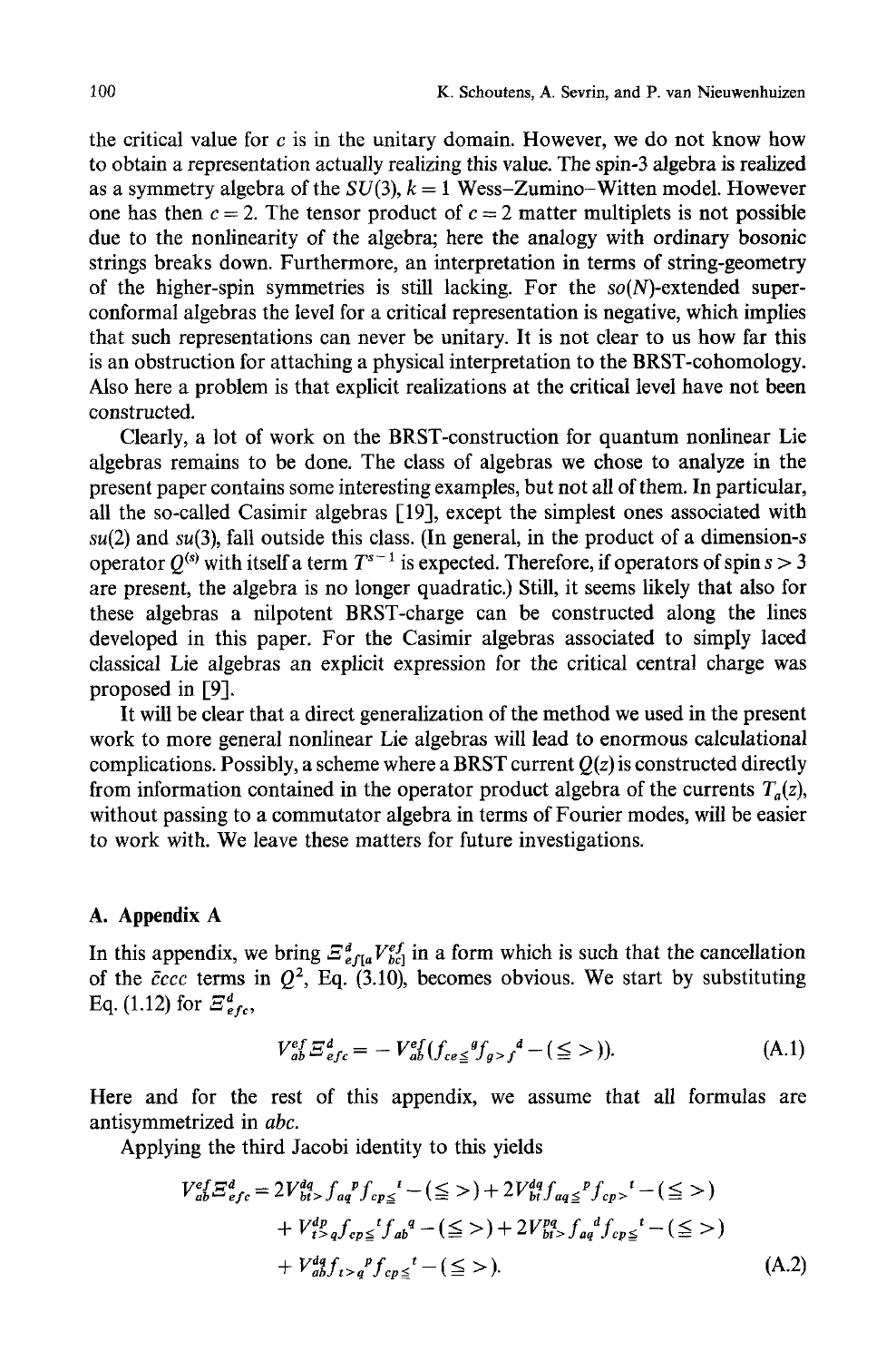Now one uses the resummation identity

$$
(>all \leq) - (\leq all >) + (all \leq >) - (all > \leq) = (> \leq all) - (\leq > all), (A.3)
$$

to rewrite the first three terms of (A.2) as

$$
(\delta f)^d_{ea} f^e_{bc}.\tag{A.4}
$$

Here the defining relation (3.7) and the relation

$$
V_{qr}^{pq} f_{a[b}{}^d f_{c]d}{}^r = \frac{1}{2} V_{qr}^{pq} f_{bc}{}^d f_{da}{}^r,\tag{A.5}
$$

where used. Equation (A.5) follows from the second Jacobi identity (1.14), the explicit form of  $\Xi_{\text{tot}}^g$  and the properties of V. The fourth term in (A.2) is recognized as

$$
\delta f_{cb}{}^e f_{ae},\tag{A.6}
$$

while from Eq. (3.8) it follows that the least term becomes

$$
V_{ab}^{de}h_{ce}.\tag{A.7}
$$

Putting all this together gives

$$
V_{ab}^{ef} E_{efc}^d = - V_{ab}^{de} h_{ec} - \delta f_{ae}^d f_{bc}^e - f_{ae}^d \delta f_{bc}^e
$$
 (A.8)

which combined with Eq. (3.10) shows that the  $\bar{c}ccc$  terms in  $Q^2$  vanish. Notice that Eq. (A.8) implies that the second Jacobi identity (1.14) can be rewritten in the simple form

$$
F_{[ab}{}^d F_{c]d}{}^g + V_{[ab}{}^g h_{c]d} = 0. \tag{A.9}
$$

#### **B. Appendix B**

In this appendix we prove the cancellation of the  $c\bar{c}c\bar{c}c\bar{c}c$  terms in  $Q^2$ . This amounts to showing that

$$
\frac{1}{2}(f_{p \leq q \leq}^{a} V_{tw}^{pe} f_{ef}^{q} V_{vw}^{fr} - (>>)) - (f_{tc>}^{q} V_{q \leq u}^{ce} f_{ef}^{q} V_{vw}^{fr} - (\leq >)) \n- (f_{tc>}^{q} V_{vw}^{ce} f_{ef}^{q} V_{q \leq u}^{fr} - (\leq >) - \frac{1}{2}(V_{tu}^{ae} V_{vw}^{rf} f_{ep}^{q}) g_{q \leq f}^{p} - (\leq >))
$$
\n(B.1)

vanishes. Here and in the next we assume that all formulae are antisymmetrized in *ar* and *tuvw.* Equation (B.1) follows from Eq. (3.11) where we substituted the value of the central extension (3.8). Similar to Eq. (A.3) we have another resummation identity

$$
(\leq \leq \text{all}) - (> \text{all}) = (\leq \text{all} \leq) - (> \text{all} >) - (\text{all} > \leq) + (\text{all} \leq) . \tag{B.2}
$$

Applying this to the first term of (B.1) yields

$$
\frac{1}{2}f_{p\leq q}{}^a f_{ef}{}^q V^{pe}_{tu}V^{fr}_{vw} - \frac{1}{2}f_{pq}{}^a f_{e>}{}^q V^{pe}_{tu}V^{fr}_{vw} - \frac{1}{2}(f_{pq>}{}^a f_{e\leq f}{}^q V^{pe}_{tu}V^{fr}_{vw} - (\leq >)), \quad (B.3)
$$

where we used the trivial resummation identity

$$
(\leq \leq) - ( > ) = (\leq all) - (all >). \tag{B.4}
$$

The last term of  $(B.1)$  together with the last term of  $(B.3)$  give

$$
-\frac{1}{2}f_{e\leq f}^{q}(f_{pq}g^{q}V_{tu}^{pe}+f_{pq}g^{e}V_{tu}^{pq})V_{vw}^{rf}-(\geq \leq).
$$
 (B.5)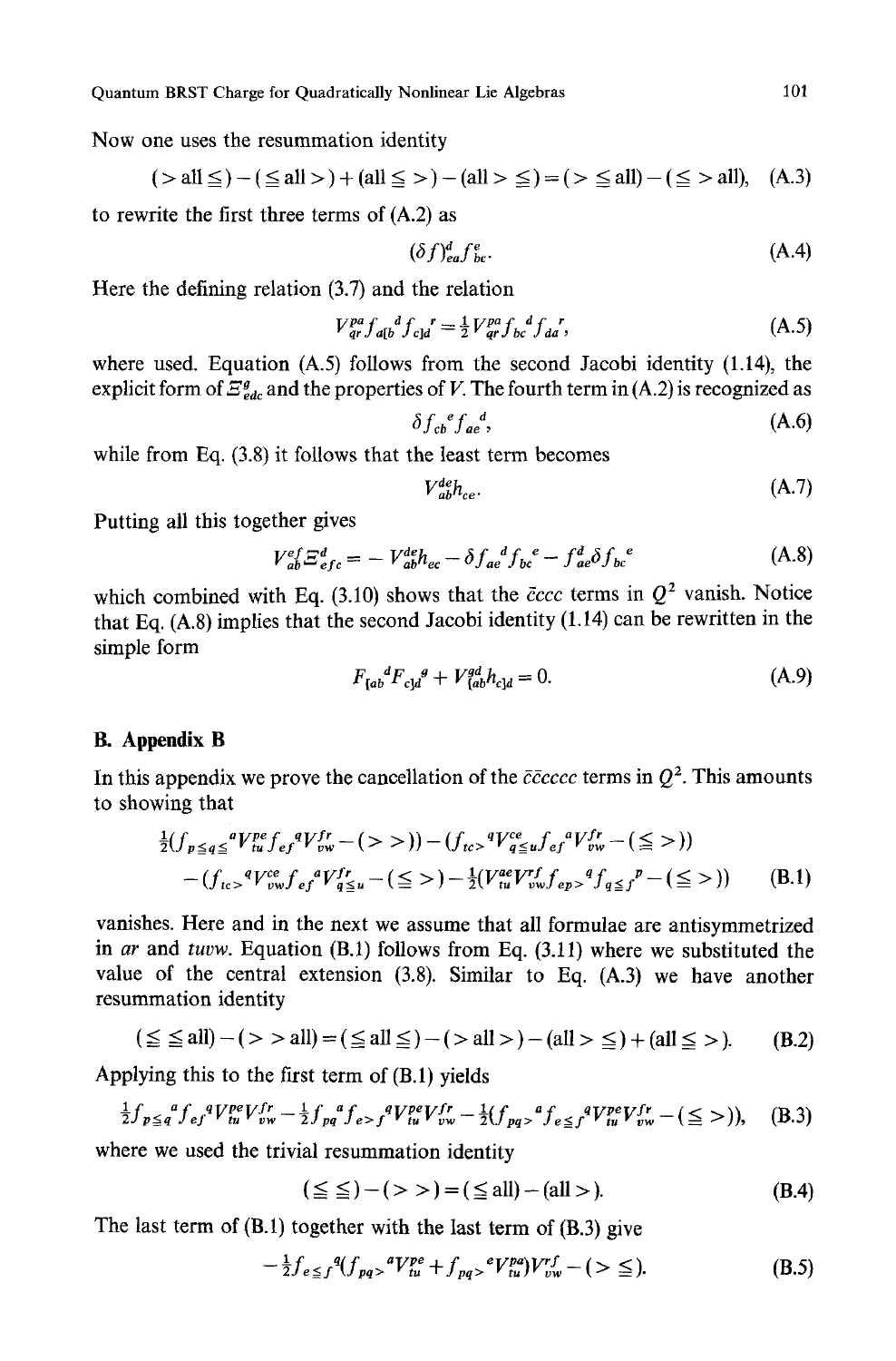On the terms between brackets we apply the third Jacobi identity (1.15), giving

$$
-(f_{e\leq f}^q f_{pi}^{\ e} V_{q>\mu}^{p\alpha} V_{\nu\nu}^{rf}-(\geq \leq)) + (f_{e\leq f}^q f_{q>\nu}^{\ e} V_{\nu\mu}^{r\alpha} V_{\nu\nu}^{rf}-(\geq \leq)).
$$
 (B.6)

We now concentrate on the second term of (B.1). We apply the third Jacobi identity on  $V_{a \leq u}^{ce} f_{ef}^{a}$ , which yields

$$
(f_{e \leq f}^{\ p} f_{q > t}^{\ e} V_{pu}^{aq} V_{vw}^{rf} - (> \leq)) - (f_{ef}^{\ q} f_{q > t}^{\ p} V_{p \leq u}^{ae} V_{vw}^{rf} - (\leq>) ). \tag{B.7}
$$

Adding (B.6) and (B.7) results in

$$
f_{ef}^{q} f_{qi}^{p} V_{p>u}^{ae} V_{vw}^{rf} - f_{e> f}^{q} f_{qi}^{p} V_{pw}^{ae} V_{vw}^{rb} - f_{ef}^{p} f_{q\leq f}^{e} V_{pu}^{aq} V_{vw}^{rf} + f_{ef}^{p} f_{qi}^{e} V_{p\leq u}^{aq} V_{vw}^{rf}. \tag{B.8}
$$

If one now rewrites the  $ff$ -terms in the last two terms of  $(B.8)$  using the second Jacobi identities, one finds that (B.8) vanishes. We also used the fact that  $f_{t[a}^{\ p}V_{bq}^{qt}$ vanishes by the third Jacobi identity when p does not belong to the linear Lie subalgebra. To resume, the remaining terms are term three in (B.1) and the first two terms of (B.3).

Term three in (B.1) reduces to

$$
-f_{t>c}^{q}V_{qu}^{fr}f_{ef}^{a}V_{vw}^{ce},\tag{B.9}
$$

and we apply the third Jacobi identity on  $f_{tc}^{q}V_{qu}^{fr}$ , giving

$$
\left(\frac{1}{2}V_{tu}^{qf}f_{c>q}^{\quad r}+\frac{1}{2}V_{tu}^{qr}f_{c>q}^{\quad f}\right)f_{ef}^{q}V_{vw}^{ce}.\tag{B.10}
$$

Now, one observes that these terms vanish if there would have been no restriction on the summation, this because it would be symmetric in *ar.* From this one sees that (B.IO) can be replaced by

$$
-(\frac{1}{2}V_{tu}^{qf}f_{c\leq q}^{\prime} + \frac{1}{2}V_{tu}^{qr}f_{c\leq q}^{\prime}f) f_{ef}^{q}V_{vw}^{ce}.
$$
 (B.11)

Applying the third Jacobi identity on  $f_{cq}^r V_{tu}^{af}$ , one rewrites the first term of (B.11) to a form which is precisely minus term one in (B.3). A similar procedure makes that term two in (B. 11) cancels against term two in (B.3). This completes our proof that (B.1) and as such all the  $c\bar{c}c\bar{c}c\bar{c}c$  terms in  $Q^2$  vanish.

*Acknowledgements.* KS thanks the ITP at Stony Brook for hospitality while this work was done. KS is financially supported by the "Stichting voor Fundamental Onderzoek der Materie (FORM)." AS is financially supported by the "Interuniversitair Instituut voor Kernwetenschappen', Belgium and NSF grant PHY85-07627.

#### **References**

- l. Itzykson, C., Saleur, H., Zuber, J.-B. (eds.): Conformal invariance and applications to statistical mechanics. Singapore: World Scientific 1988
- 2. Dijkgraaf, R., Verlinde, E.: Modular invariance and the fusion algebra. Utrecht preprint THU-88/25, to appear in the proceedings of the Annecy Conference on Conformal Field Theory 1988
- 3. Moore, G.. Seiberg, N.: Naturality in conformal field theory. Princeton preprint IASSNS-HEP-88/ 31 (1988)
- 4. Zamolodchikov, A.B.: Infinite additional symmetries in two dimensional conformal quantum field theory. Theor. Math. Phys. 65, 1205 (1986)
- 5. Mathieu, P.: Extended classical conformal algebras and the second hamiltonian structure of Lax equations. Phys. Lett. 208B, 101 (1988)